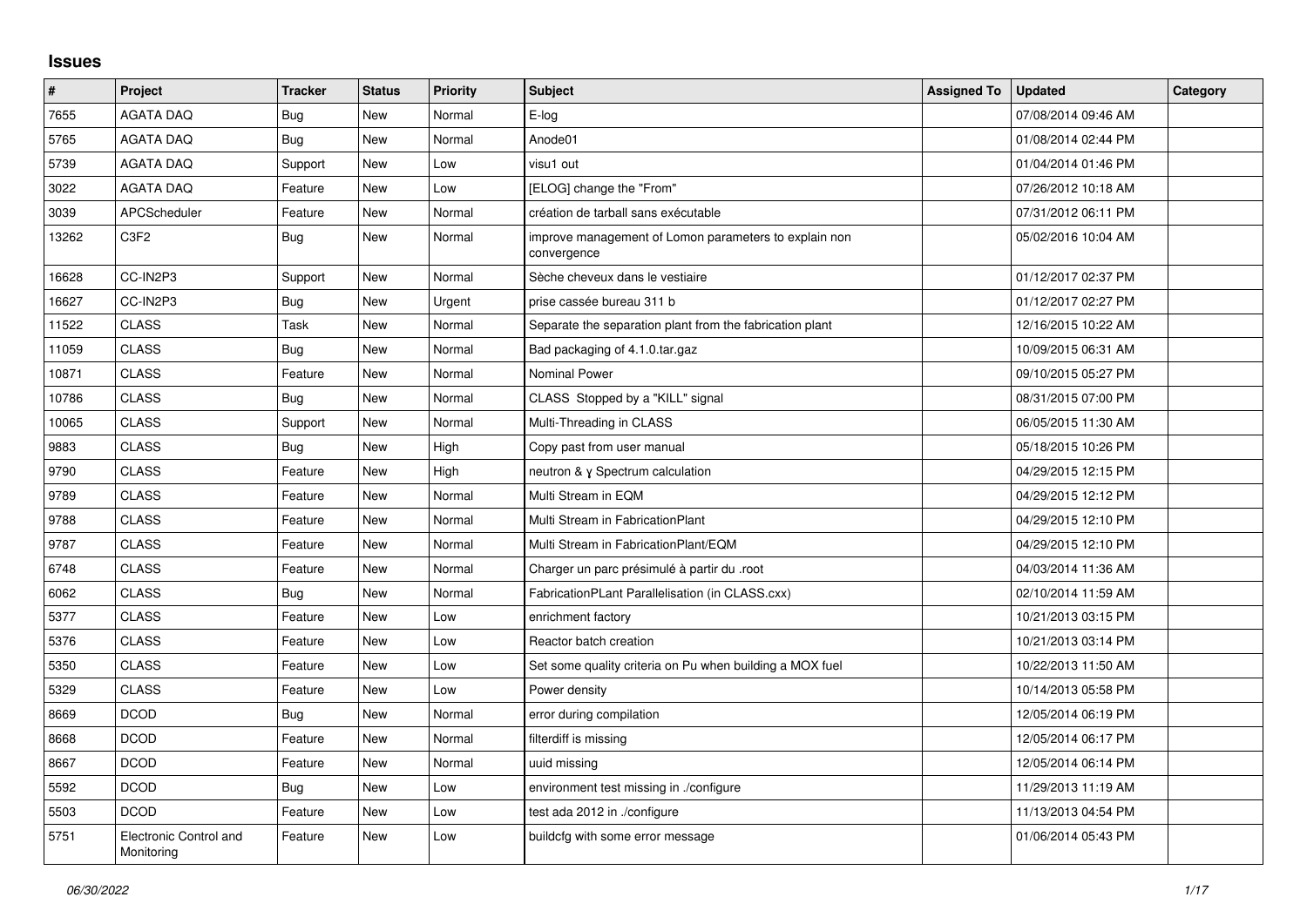| $\vert$ # | Project      | <b>Tracker</b> | <b>Status</b> | <b>Priority</b> | <b>Subject</b>                                    | <b>Assigned To</b> | <b>Updated</b>      | Category        |
|-----------|--------------|----------------|---------------|-----------------|---------------------------------------------------|--------------------|---------------------|-----------------|
| 8693      | <b>ENX</b>   | Feature        | <b>New</b>    | Normal          | sauver log_level                                  |                    | 12/09/2014 03:54 PM | <b>ENX Core</b> |
| 5527      | <b>ENX</b>   | Feature        | <b>New</b>    | Low             | Named register list                               |                    | 11/18/2013 05:30 PM | <b>Drivers</b>  |
| 5448      | <b>ENX</b>   | <b>Bug</b>     | New           | Normal          | configure enx                                     |                    | 10/30/2013 10:31 AM | <b>ENX Core</b> |
| 4652      | <b>ENX</b>   | Feature        | New           | Low             | rename appenders.ad[sb]                           |                    | 06/13/2013 10:19 AM | <b>ENX Core</b> |
| 3851      | <b>ENX</b>   | Task           | <b>New</b>    | Low             | [named register] Tagging new print                |                    | 01/22/2013 05:04 PM | <b>ENX Core</b> |
| 3834      | <b>ENX</b>   | Bug            | <b>New</b>    | Low             | Removing data8 type for MM and MD                 |                    | 01/17/2013 06:08 PM | <b>ENX Core</b> |
| 3833      | <b>ENX</b>   | Task           | <b>New</b>    | Low             | [named register] Modifying MD and MM command type |                    | 01/17/2013 06:06 PM | <b>ENX Core</b> |
| 3832      | <b>ENX</b>   | Task           | New           | Low             | [named register] New control                      |                    | 01/17/2013 06:04 PM | <b>ENX Core</b> |
| 2644      | <b>ENX</b>   | Feature        | New           | Low             | Que faire en cas de multiple connexion sans quit  |                    | 01/22/2013 05:04 PM | <b>ENX Core</b> |
| 659       | <b>ENX</b>   | Feature        | <b>New</b>    | Normal          | Gestion des arbres DOM                            |                    | 01/16/2013 11:33 AM | <b>ENX Core</b> |
| 656       | <b>ENX</b>   | Feature        | New           | Low             | named register                                    |                    | 01/30/2013 03:59 PM | <b>ENX Core</b> |
| 42        | <b>ENX</b>   | Feature        | <b>New</b>    | Urgent          | Module ID Handler                                 |                    | 06/05/2013 02:27 PM | <b>ENX Core</b> |
| 631       | ftsmonitor   | Feature        | New           | Low             | History of a DN access                            |                    | 10/22/2010 10:10 AM |                 |
| 51461     | <b>GRAND</b> | Task           | New           | Normal          | WP 4.4: pipeline simulation                       |                    | 06/24/2022 03:13 PM | soft simu       |
| 51444     | GRAND        | Task           | New           | Normal          | WP 3.5: infra documentation                       |                    | 06/24/2022 01:50 PM | infra soft      |
| 51442     | GRAND        | Task           | <b>New</b>    | Normal          | WP 4.3: workflow and scheduler                    |                    | 06/24/2022 03:03 PM | infra soft      |
| 49944     | <b>GRAND</b> | Task           | <b>New</b>    | Normal          | WP 10.3: data analysis                            |                    | 03/18/2022 04:45 PM |                 |
| 49943     | <b>GRAND</b> | Task           | <b>New</b>    | Normal          | WP 10.2: data taking                              |                    | 03/18/2022 04:45 PM |                 |
| 49942     | <b>GRAND</b> | Task           | <b>New</b>    | Normal          | WP 10.1: deployment                               |                    | 03/18/2022 04:45 PM |                 |
| 49941     | GRAND        | Task           | <b>New</b>    | Normal          | WP 10: GP 300 setup                               |                    | 03/18/2022 04:45 PM |                 |
| 49940     | <b>GRAND</b> | Task           | New           | Normal          | WP 9.5: data analysis                             |                    | 03/18/2022 03:35 PM |                 |
| 49939     | <b>GRAND</b> | Task           | New           | Normal          | WP 9.4: data taking                               |                    | 06/23/2022 08:19 PM |                 |
| 49938     | <b>GRAND</b> | Task           | <b>New</b>    | Normal          | WP 9.3: deployment commissioning                  |                    | 03/18/2022 03:27 PM |                 |
| 49937     | <b>GRAND</b> | Task           | New           | Normal          | WP 9.2: production detector adaptation            |                    | 03/18/2022 03:32 PM |                 |
| 49936     | GRAND        | Task           | <b>New</b>    | Normal          | WP 9.1: detector design adaptation                |                    | 03/21/2022 03:18 PM |                 |
| 49935     | <b>GRAND</b> | Task           | New           | Normal          | WP 9: Nançay setup                                |                    | 03/18/2022 12:20 AM |                 |
| 49934     | GRAND        | Task           | New           | Normal          | WP 8.3: trigger evaluation                        |                    | 03/21/2022 10:28 AM |                 |
| 49933     | GRAND        | Task           | New           | Normal          | WP 8.2: final reconstruction                      |                    | 03/18/2022 04:39 PM |                 |
| 49932     | GRAND        | Task           | New           | Normal          | WP 8.1: SLT info definition                       |                    | 03/18/2022 04:39 PM |                 |
| 49931     | <b>GRAND</b> | Task           | New           | Normal          | WP 8: data reconstruction study                   |                    | 03/21/2022 10:28 AM |                 |
| 49930     | <b>GRAND</b> | Task           | New           | Normal          | WP 7: second level trigger (SLT)                  |                    | 03/21/2022 10:28 AM |                 |
| 49929     | GRAND        | Task           | New           | Normal          | WP 6.4: frontend implementation                   |                    | 04/14/2022 02:24 PM |                 |
| 49928     | GRAND        | Task           | New           | Normal          | WP 6.3: testbench                                 |                    | 06/24/2022 12:58 PM |                 |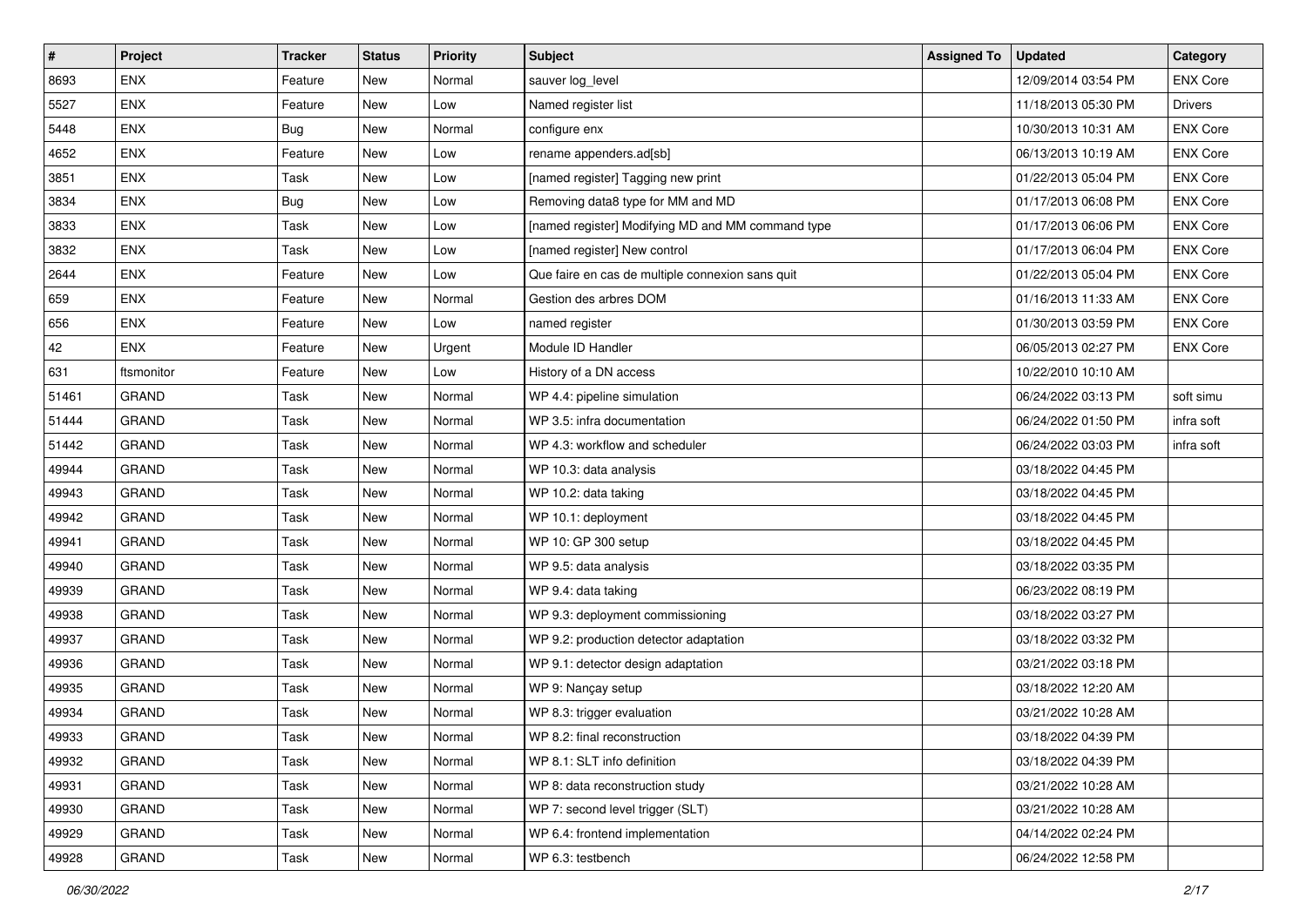| $\sharp$ | Project       | <b>Tracker</b> | <b>Status</b> | <b>Priority</b> | <b>Subject</b>                                                              | <b>Assigned To</b> | <b>Updated</b>      | Category |
|----------|---------------|----------------|---------------|-----------------|-----------------------------------------------------------------------------|--------------------|---------------------|----------|
| 49927    | <b>GRAND</b>  | Task           | <b>New</b>    | Normal          | WP 6.2: analytical method                                                   |                    | 06/24/2022 12:41 PM |          |
| 49926    | <b>GRAND</b>  | Task           | <b>New</b>    | Normal          | WP 6.1: neuronal network method                                             |                    | 03/21/2022 01:40 PM |          |
| 49925    | <b>GRAND</b>  | Task           | <b>New</b>    | Normal          | WP 6: first level trigger (FLT)                                             |                    | 03/21/2022 10:28 AM |          |
| 49924    | <b>GRAND</b>  | Task           | New           | Normal          | WP 5.2: noise event selection                                               |                    | 03/18/2022 05:13 PM |          |
| 49923    | <b>GRAND</b>  | Task           | <b>New</b>    | Normal          | WP 5.5: EAS selection                                                       |                    | 03/18/2022 05:13 PM |          |
| 49922    | <b>GRAND</b>  | Task           | <b>New</b>    | Normal          | WP 5.4: reconstruction                                                      |                    | 03/18/2022 05:13 PM |          |
| 49921    | <b>GRAND</b>  | Task           | <b>New</b>    | Normal          | WP 5.3: calibration                                                         |                    | 03/18/2022 05:13 PM |          |
| 49919    | <b>GRAND</b>  | Task           | New           | Normal          | WP 5.1: data taking                                                         |                    | 03/18/2022 05:13 PM |          |
| 49918    | <b>GRAND</b>  | Task           | New           | Normal          | WP 5: GP 13/100 experimental DB analysis                                    |                    | 03/18/2022 05:13 PM |          |
| 49917    | <b>GRAND</b>  | Task           | <b>New</b>    | Normal          | WP 4.2: validation                                                          |                    | 03/18/2022 03:08 PM |          |
| 49916    | <b>GRAND</b>  | Task           | <b>New</b>    | Normal          | WP 4.1: production, storing & management                                    |                    | 03/18/2022 03:06 PM |          |
| 49915    | <b>GRAND</b>  | Task           | New           | Normal          | WP 4: Creating GRAND simulation                                             |                    | 03/18/2022 12:20 AM |          |
| 49914    | <b>GRAND</b>  | Task           | New           | Normal          | WP 3.4: code distribution, software env.                                    |                    | 06/24/2022 01:41 PM |          |
| 49912    | <b>GRAND</b>  | Task           | New           | Normal          | WP 3.3: manage software infra : CI, quality, DB engine                      |                    | 03/18/2022 03:03 PM |          |
| 49911    | <b>GRAND</b>  | Task           | <b>New</b>    | Normal          | WP 3.2: calibration monotoring DB                                           |                    | 03/18/2022 05:13 PM |          |
| 49910    | <b>GRAND</b>  | Task           | New           | Normal          | WP 3.1: manage data event DB                                                |                    | 06/24/2022 01:55 PM |          |
| 49909    | <b>GRAND</b>  | Task           | New           | Normal          | WP 3: software infra and database                                           |                    | 06/24/2022 01:48 PM |          |
| 49906    | <b>GRAND</b>  | Task           | New           | Normal          | WP 1.1: finance                                                             |                    | 03/18/2022 05:13 PM |          |
| 49905    | <b>GRAND</b>  | Task           | New           | Normal          | WP 1: GRAND management                                                      |                    | 03/18/2022 05:13 PM |          |
| 49904    | <b>GRAND</b>  | Task           | <b>New</b>    | Normal          | WP 2.9: detector monotoring                                                 |                    | 03/18/2022 05:13 PM |          |
| 49903    | <b>GRAND</b>  | Task           | <b>New</b>    | Normal          | WP 2.8: detector calibration                                                |                    | 03/18/2022 05:13 PM |          |
| 49901    | <b>GRAND</b>  | Task           | New           | Normal          | WP 2.6: common tools                                                        |                    | 03/18/2022 05:13 PM |          |
| 49900    | <b>GRAND</b>  | Task           | <b>New</b>    | Normal          | WP 2.5: reconstruction method                                               |                    | 03/18/2022 02:57 PM |          |
| 49899    | <b>GRAND</b>  | Task           | New           | Normal          | WP 2.4: antenna network simulation                                          |                    | 06/24/2022 02:48 PM |          |
| 49898    | <b>GRAND</b>  | Task           | <b>New</b>    | Normal          | WP 2.3: unit detector modeling and coding                                   |                    | 06/24/2022 02:11 PM |          |
| 49897    | <b>GRAND</b>  | Task           | New           | Normal          | WP 2.2: input output format fie                                             |                    | 03/18/2022 12:22 AM |          |
| 49896    | <b>GRAND</b>  | Task           | New           | Normal          | WP 2.1: software architecture and optimization                              |                    | 03/18/2022 05:13 PM |          |
| 49895    | GRAND         | Task           | New           | Normal          | WP 2: GRANDLIB modelization and software                                    |                    | 06/24/2022 02:48 PM |          |
| 9528     | IGOSat        | Task           | New           | Normal          | phases projet                                                               |                    | 03/24/2015 03:58 PM |          |
| 9527     | <b>IGOSat</b> | Task           | New           | Normal          | (SAE / ODB) Réalisation de cartes électroniques pour le satellite<br>IGOSat |                    | 03/24/2015 03:52 PM |          |
| 9526     | <b>IGOSat</b> | Task           | New           | Normal          | (SCI) Electronique d'acquisition de l'instrument Scintillateur              |                    | 03/24/2015 03:50 PM |          |
| 9525     | <b>IGOSat</b> | Task           | New           | Normal          | (ODB / SCAO) Conception de la SCAO / Interfaçage avec l'ODB                 |                    | 03/27/2015 10:11 AM |          |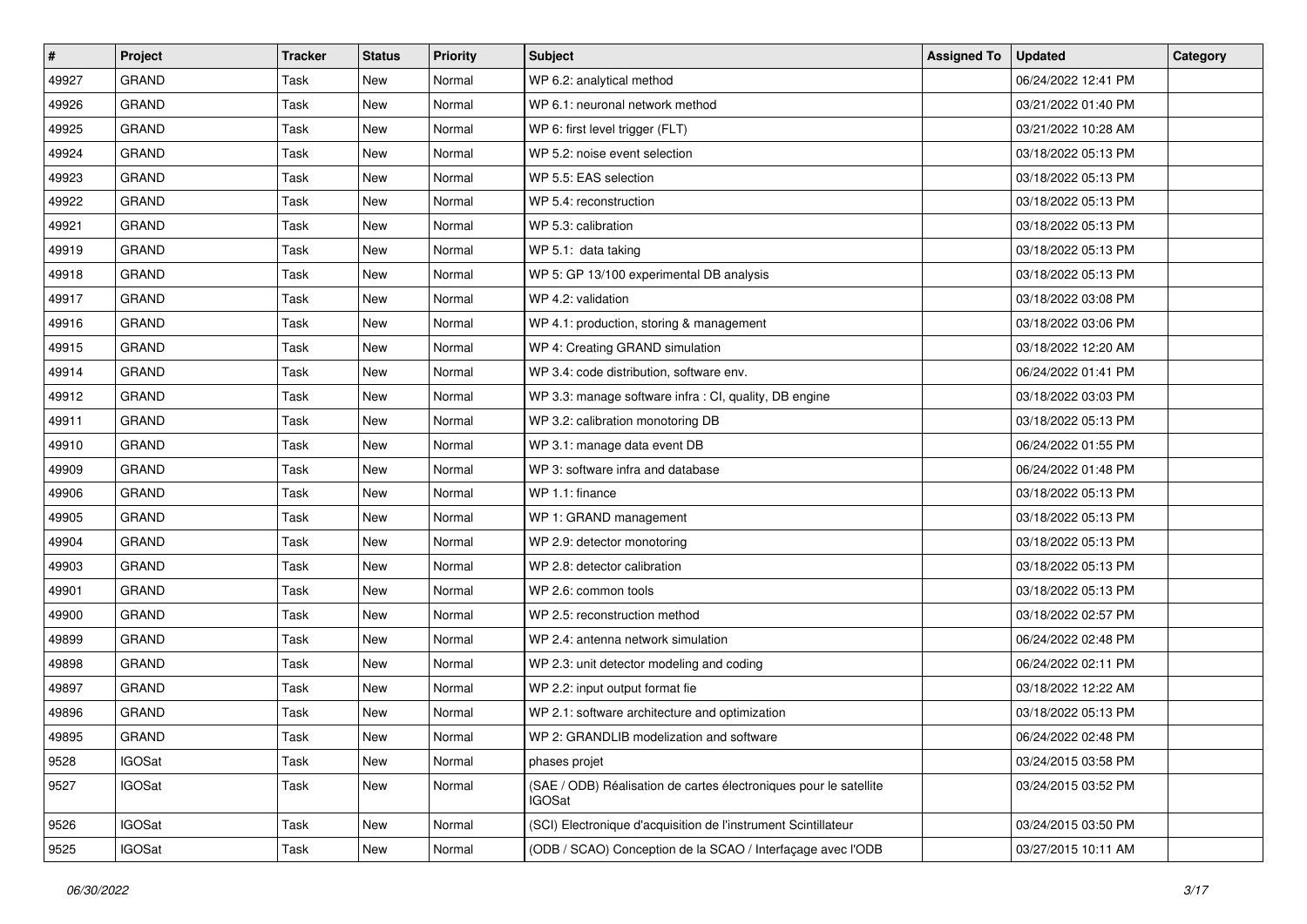| $\sharp$ | Project       | <b>Tracker</b> | <b>Status</b> | <b>Priority</b> | Subject                                                                                                        | <b>Assigned To</b> | <b>Updated</b>      | Category |
|----------|---------------|----------------|---------------|-----------------|----------------------------------------------------------------------------------------------------------------|--------------------|---------------------|----------|
| 9524     | <b>IGOSat</b> | Task           | <b>New</b>    | Normal          | (ODB) Logiciel de Vol                                                                                          |                    | 03/24/2015 03:41 PM |          |
| 9151     | <b>IGOSat</b> | Task           | <b>New</b>    | Normal          | (ODB) Code de simulation fonctionelle                                                                          |                    | 02/18/2015 05:13 PM |          |
| 9137     | IGOSat        | Task           | <b>New</b>    | Normal          | (PRO) Phase C                                                                                                  |                    | 03/24/2015 03:58 PM |          |
| 9136     | <b>IGOSat</b> | Task           | New           | Normal          | (PRO) Phase B                                                                                                  |                    | 03/24/2015 03:58 PM |          |
| 36236    | IN2P3-Forge   | Support        | <b>New</b>    | High            | Synchronisation demandée pour un serveur Mercurial                                                             |                    | 04/13/2021 09:07 AM |          |
| 35994    | IN2P3-Forge   | Support        | <b>New</b>    | Normal          | Synchronisation demandée pour un serveur Mercurial                                                             |                    | 01/11/2019 03:10 PM |          |
| 9491     | JEM-EUSO      | Support        | <b>New</b>    | Normal          | I need to access also to AWG Euso balloon documents                                                            |                    | 03/18/2015 03:36 PM |          |
| 48223    | LabInvent     | Task           | New           | Normal          | instance perso (docker)                                                                                        |                    | 12/13/2021 11:08 AM |          |
| 48222    | LabInvent     | Task           | New           | Normal          | (NEW func) Gérer Suivi d'un User                                                                               |                    | 12/13/2021 10:39 AM |          |
| 48005    | LabInvent     | Task           | <b>New</b>    | Normal          | <b>Bugfix toutes les Deprecated Errors</b>                                                                     |                    | 12/06/2021 02:37 PM |          |
| 47966    | LabInvent     | Task           | New           | Normal          | Ajouter test Commande (avec devis joint)                                                                       |                    | 11/30/2021 04:17 PM |          |
| 47962    | LabInvent     | Task           | New           | Urgent          | (IRAP only) re-install inventirap avec php7                                                                    |                    | 11/30/2021 03:17 PM |          |
| 47960    | LabInvent     | Task           | New           | Immediate       | <b>CHAMPS</b>                                                                                                  |                    | 01/19/2022 03:51 PM |          |
| 47959    | LabInvent     | Task           | <b>New</b>    | Normal          | *** F - ENTITY - Fournisseurs                                                                                  |                    | 11/30/2021 12:57 PM |          |
| 47958    | LabInvent     | Task           | <b>New</b>    | Normal          | delete (generic)                                                                                               |                    | 11/30/2021 12:47 PM |          |
| 47957    | LabInvent     | Feature        | New           | Normal          | *** F - ENTITY - Les GROUPES (de User ou Materiel) : Thématique,<br>Métier, Projet, Site (+ Pole ou Service ?) |                    | 12/13/2021 11:12 AM |          |
| 47954    | LabInvent     | Task           | <b>New</b>    | Normal          | 1 - CREATED                                                                                                    |                    | 11/30/2021 01:27 PM |          |
| 47953    | LabInvent     | Task           | New           | Normal          | 2a - TOBEORDERED (optionnel)                                                                                   |                    | 11/30/2021 01:27 PM |          |
| 47952    | LabInvent     | Task           | New           | High            | Ecran d'accueil à restructurer                                                                                 |                    | 11/30/2021 03:43 PM |          |
| 47951    | LabInvent     | Feature        | New           | Normal          | *** F - Etiquettes & Imprimantes                                                                               |                    | 11/30/2021 01:42 PM |          |
| 47950    | LabInvent     | Task           | <b>New</b>    | Normal          | DB complète à mettre à jour                                                                                    |                    | 11/30/2021 12:26 PM |          |
| 47947    | LabInvent     | Task           | <b>New</b>    | High            | docker only                                                                                                    |                    | 12/13/2021 11:07 AM |          |
| 47946    | LabInvent     | Task           | New           | Normal          | classic only                                                                                                   |                    | 12/03/2021 09:50 AM |          |
| 47945    | LabInvent     | Task           | New           | Normal          | <b>ALL</b>                                                                                                     |                    | 11/30/2021 12:23 PM |          |
| 47942    | LabInvent     | Task           | New           | High            | index (generic)                                                                                                |                    | 11/30/2021 03:48 PM |          |
| 47937    | LabInvent     | Task           | New           | High            | Read (index & view) (generic ?)                                                                                |                    | 11/30/2021 03:48 PM |          |
| 47936    | LabInvent     | Task           | New           | High            | 3-4 - TBO & ARCHIVED                                                                                           |                    | 11/30/2021 03:43 PM |          |
| 47935    | LabInvent     | Task           | New           | Normal          | 2b - VALIDATED                                                                                                 |                    | 11/30/2021 01:27 PM |          |
| 47934    | LabInvent     | Task           | New           | High            | LIFECYCLE (Status) : CREATED => (TBO) => VALIDATED => TBA<br>=> ARCHIVED                                       |                    | 11/30/2021 03:43 PM |          |
| 47932    | LabInvent     | Feature        | New           | Normal          | *** F - DOC (documentation)                                                                                    |                    | 11/30/2021 01:10 PM |          |
| 47930    | LabInvent     | Task           | New           | Normal          | *** F - ENTITY - QrCode                                                                                        |                    | 11/30/2021 01:26 PM |          |
| 47927    | LabInvent     | Task           | New           | High            | A gérer via fichier conf YAML                                                                                  |                    | 11/30/2021 03:47 PM |          |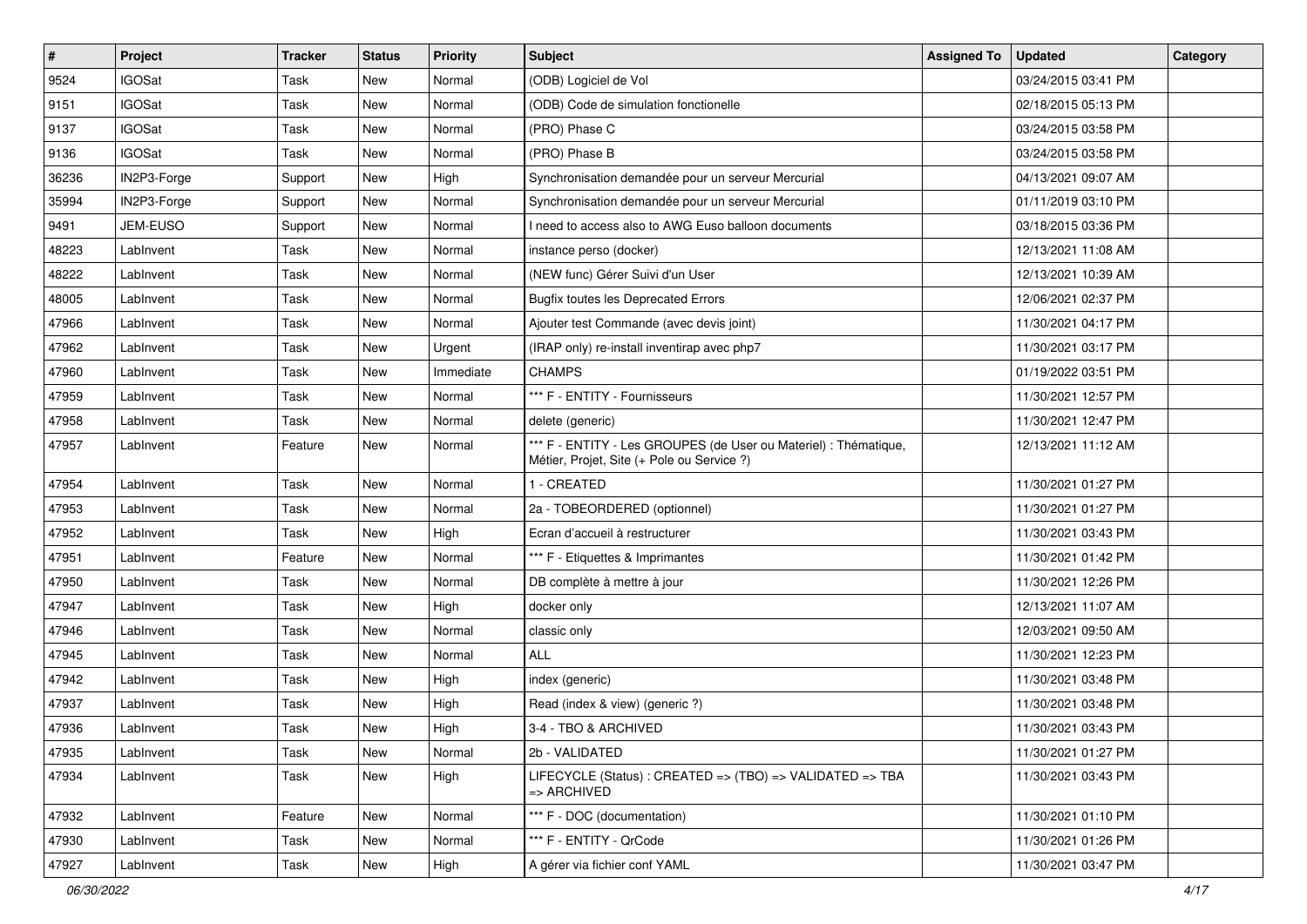| #     | Project   | <b>Tracker</b> | <b>Status</b> | <b>Priority</b> | <b>Subject</b>                                                                            | <b>Assigned To</b> | <b>Updated</b>      | Category |
|-------|-----------|----------------|---------------|-----------------|-------------------------------------------------------------------------------------------|--------------------|---------------------|----------|
| 47926 | LabInvent | Task           | New           | High            | Instance DEMO docker - à installer sur hyp2 puis sur VM pweb3                             |                    | 12/13/2021 11:07 AM |          |
| 47925 | LabInvent | Task           | <b>New</b>    | Normal          | (après cakephp v4) Passer à Php 8                                                         |                    | 11/30/2021 11:48 AM |          |
| 47924 | LabInvent | Task           | New           | Normal          | (après 3.9) Passer à v4                                                                   |                    | 11/30/2021 11:48 AM |          |
| 47922 | LabInvent | Task           | New           | Immediate       | Passer directement à v3.LAST (3.10.1)                                                     |                    | 12/02/2021 04:45 PM |          |
| 47921 | LabInvent | Feature        | <b>New</b>    | Immediate       | *** F - Framework CakePhp                                                                 |                    | 12/02/2021 04:45 PM |          |
| 47914 | LabInvent | Task           | New           | High            | index (generic)                                                                           |                    | 11/30/2021 03:50 PM |          |
| 47913 | LabInvent | Task           | New           | Normal          | ROLES (profils)                                                                           |                    | 11/30/2021 01:39 PM |          |
| 47912 | LabInvent | Task           | New           | High            | (VUE) Elements et Helper                                                                  |                    | 11/30/2021 03:51 PM |          |
| 47911 | LabInvent | Task           | New           | Normal          | Create/Update (add_edit generic)                                                          |                    | 11/30/2021 11:04 AM |          |
| 47907 | LabInvent | Task           | <b>New</b>    | Normal          | *** F - Config YAML (champs materiels) : champs obligatoires,<br>recommandés, ou readonly |                    | 11/30/2021 01:25 PM |          |
| 47906 | LabInvent | Task           | New           | Urgent          | Champs virtuels                                                                           |                    | 11/30/2021 03:50 PM |          |
| 47905 | LabInvent | Task           | <b>New</b>    | Urgent          | Read (index & view) (generic)                                                             |                    | 12/01/2021 11:21 AM |          |
| 47903 | LabInvent | Task           | <b>New</b>    | Urgent          | Rappels automatiques pour les suivis récurrents (périodiques)                             |                    | 12/01/2021 11:17 AM |          |
| 47901 | LabInvent | Task           | New           | Urgent          | Read (view & index)                                                                       |                    | 12/01/2021 11:17 AM |          |
| 47899 | LabInvent | Task           | New           | Urgent          | view (generic)                                                                            |                    | 12/01/2021 11:21 AM |          |
| 47897 | LabInvent | Task           | New           | High            | *** F - Stats (Users)                                                                     |                    | 11/30/2021 03:48 PM |          |
| 47895 | LabInvent | Feature        | New           | Normal          | *** F - ENTITY - Documents attachés (à Materiel ou Suivi)                                 |                    | 12/13/2021 11:09 AM |          |
| 47893 | LabInvent | Task           | New           | Normal          | Views                                                                                     |                    | 11/30/2021 01:21 PM |          |
| 47890 | LabInvent | Task           | New           | High            | Commander (demande achat)                                                                 |                    | 01/19/2022 03:48 PM |          |
| 47889 | LabInvent | Task           | New           | Normal          | Changer statut - setStatusTo*()                                                           |                    | 11/30/2021 01:19 PM |          |
| 47886 | LabInvent | Task           | New           | Urgent          | Notifications                                                                             |                    | 11/30/2021 03:45 PM |          |
| 47885 | LabInvent | Task           | <b>New</b>    | Normal          | filtrage (voir formulaire index)                                                          |                    | 11/30/2021 01:30 PM |          |
| 47884 | LabInvent | Task           | New           | High            | partitionnement par Site (besoin IP2I/LMA)                                                |                    | 11/30/2021 03:43 PM |          |
| 47883 | LabInvent | Task           | New           | Normal          | formulaire de recherche multi-critères                                                    |                    | 11/30/2021 01:30 PM |          |
| 47882 | LabInvent | Task           | <b>New</b>    | High            | Delete - delete                                                                           |                    | 11/30/2021 03:42 PM |          |
| 47881 | LabInvent | Task           | <b>New</b>    | High            | Read - view                                                                               |                    | 11/30/2021 03:42 PM |          |
| 47880 | LabInvent | Task           | New           | Normal          | Read - index                                                                              |                    | 11/30/2021 01:16 PM |          |
| 47879 | LabInvent | Task           | New           | High            | Create/Update - add_edit                                                                  |                    | 11/30/2021 03:42 PM |          |
| 47878 | LabInvent | Task           | New           | High            | Autres                                                                                    |                    | 11/30/2021 03:44 PM |          |
| 47877 | LabInvent | Task           | New           | High            | find (search)                                                                             |                    | 11/30/2021 03:43 PM |          |
| 47876 | LabInvent | Task           | New           | High            | CRUD                                                                                      |                    | 11/30/2021 03:42 PM |          |
| 47875 | LabInvent | Feature        | New           | Urgent          | *** F - ENTITY GÉNÉRIQUE - Actions & Vues génériques (&<br>Refactorisation)               |                    | 12/01/2021 11:21 AM |          |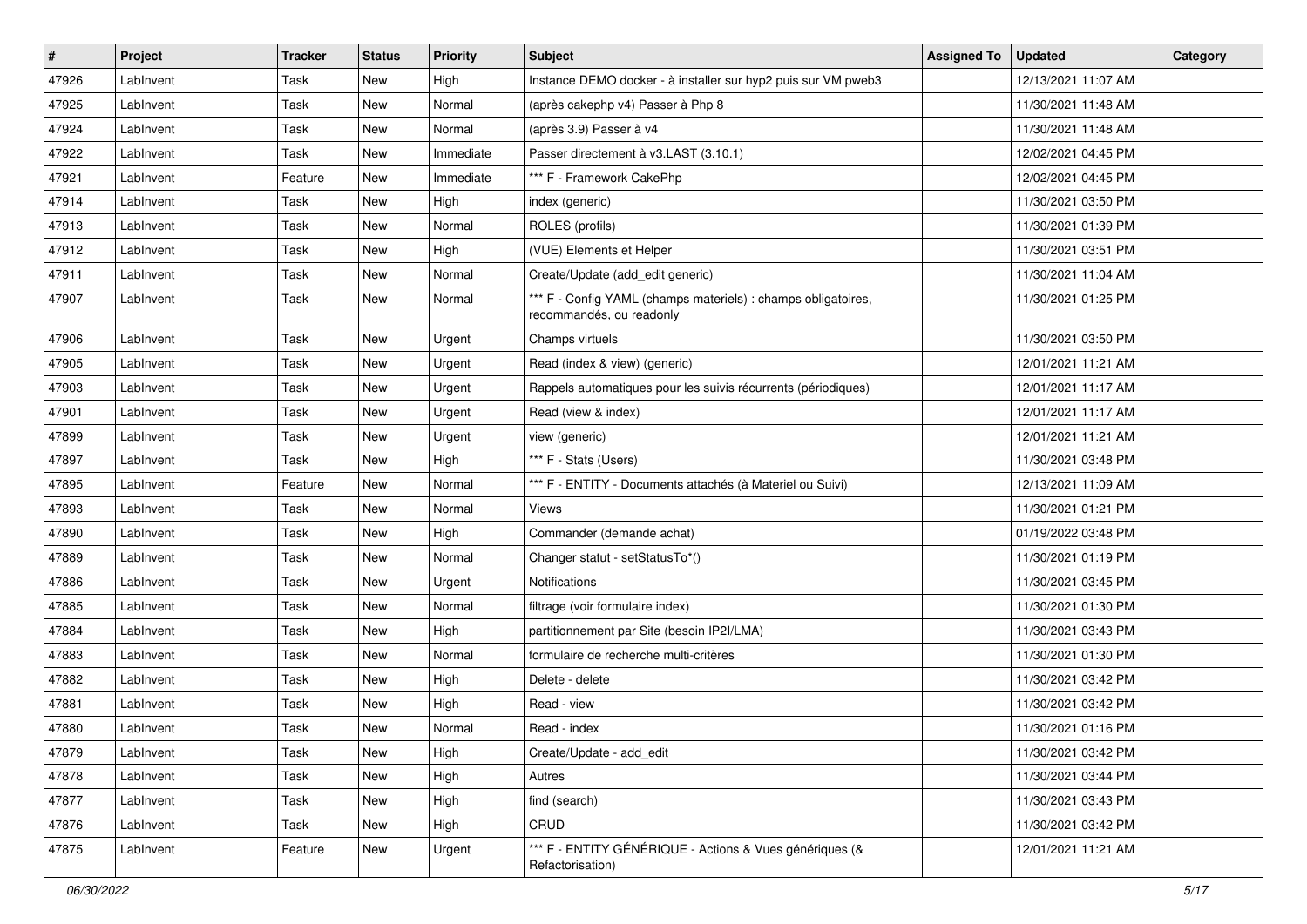| $\vert$ # | Project   | <b>Tracker</b> | <b>Status</b> | <b>Priority</b> | <b>Subject</b>                                                                            | <b>Assigned To</b> | <b>Updated</b>      | Category                      |
|-----------|-----------|----------------|---------------|-----------------|-------------------------------------------------------------------------------------------|--------------------|---------------------|-------------------------------|
| 47874     | LabInvent | Task           | <b>New</b>    | Urgent          | <b>Stats</b>                                                                              |                    | 11/30/2021 03:44 PM |                               |
| 47873     | LabInvent | Task           | <b>New</b>    | Normal          | Model (Entity & Table)                                                                    |                    | 12/01/2021 09:37 AM |                               |
| 47872     | LabInvent | Task           | New           | High            | <b>Actions &amp; Vues</b>                                                                 |                    | 11/30/2021 03:42 PM |                               |
| 47871     | LabInvent | Task           | New           | Normal          | Autorisations                                                                             |                    | 11/30/2021 01:29 PM |                               |
| 47870     | LabInvent | Task           | New           | Normal          | Tests (Materiels)                                                                         |                    | 11/30/2021 03:38 PM |                               |
| 47869     | LabInvent | Feature        | <b>New</b>    | Normal          | *** F - Tests                                                                             |                    | 12/06/2021 02:28 PM |                               |
| 47868     | LabInvent | Task           | New           | Normal          | *** F - Super Entité (AppController, AppTable)                                            |                    | 11/30/2021 01:34 PM |                               |
| 47867     | LabInvent | Task           | <b>New</b>    | High            | *** F - Autorisations (Users)                                                             |                    | 11/30/2021 03:47 PM |                               |
| 47866     | LabInvent | Feature        | <b>New</b>    | Urgent          | *** F - Installation                                                                      |                    | 12/13/2021 11:08 AM |                               |
| 47865     | LabInvent | Feature        | New           | Normal          | *** F - Configuration générale                                                            |                    | 12/13/2021 11:06 AM |                               |
| 47864     | LabInvent | Feature        | New           | Normal          | *** F - ENTITY - Autres                                                                   |                    | 11/30/2021 12:57 PM |                               |
| 47863     | LabInvent | Feature        | New           | High            | *** F - ENTITY - Users                                                                    |                    | 11/30/2021 03:43 PM |                               |
| 47862     | LabInvent | Feature        | New           | Normal          | *** F - ENTITY - Prets (de Materiel)                                                      |                    | 12/13/2021 11:10 AM |                               |
| 47861     | LabInvent | Feature        | New           | Urgent          | *** F - ENTITY - Suivis (de Materiel ou User)                                             |                    | 12/13/2021 11:10 AM |                               |
| 47860     | LabInvent | Feature        | New           | Immediate       | *** F - ENTITY - Materiels                                                                |                    | 01/19/2022 03:51 PM |                               |
| 37910     | Lavoisier | Feature        | New           | High            | do not log AdaptorException when they are already sent to the user                        |                    | 07/25/2019 09:41 AM |                               |
| 37461     | Lavoisier | Feature        | New           | Normal          | add support for jdk 11                                                                    |                    | 04/25/2019 01:53 PM |                               |
| 35692     | Lavoisier | <b>Bug</b>     | <b>New</b>    | Normal          | namespace not removed for a given use-case                                                |                    | 11/27/2018 05:35 PM |                               |
| 34801     | Lavoisier | Feature        | <b>New</b>    | Normal          | add support for attribute @if in element view/variable                                    |                    | 07/31/2018 12:57 PM |                               |
| 33857     | Lavoisier | <b>Bug</b>     | <b>New</b>    | Normal          | post-processors namespace mapping must be defined in view                                 |                    | 06/18/2018 01:29 PM | Engine                        |
| 33350     | Lavoisier | Feature        | New           | Low             | add a XPath function multireplace()                                                       |                    | 05/31/2018 03:49 PM | Engine                        |
| 32928     | Lavoisier | Feature        | <b>New</b>    | Normal          | support enumeration in route properties                                                   |                    | 05/18/2018 02:23 PM | Service                       |
| 30741     | Lavoisier | Feature        | <b>New</b>    | Low             | add research button on web site                                                           |                    | 04/04/2018 10:53 AM | <b>Doc</b>                    |
| 30735     | Lavoisier | Feature        | <b>New</b>    | Low             | write documentation about the admin web console                                           |                    | 04/04/2018 10:52 AM | <b>Doc</b>                    |
| 27576     | Lavoisier | Feature        | <b>New</b>    | Normal          | add a parameter "priority" on WhenCreatedTrigger                                          |                    | 02/02/2018 03:18 PM | Engine                        |
| 27570     | Lavoisier | Feature        | New           | Normal          | Notified Trigger should bypass attribute @ignore-during                                   |                    | 02/02/2018 03:05 PM | Engine                        |
| 26907     | Lavoisier | Feature        | <b>New</b>    | Normal          | implement XPath function format-number()                                                  |                    | 01/10/2018 03:18 PM | <b>XML Template</b><br>Engine |
| 20738     | Lavoisier | <b>Bug</b>     | <b>New</b>    | Low             | Stacktrace                                                                                |                    | 08/30/2017 10:39 AM | Stacktrace                    |
| 11915     | Lavoisier | Feature        | <b>New</b>    | Normal          | change the parameters of plugin ChartRenderer                                             |                    | 02/05/2016 12:25 PM | Adaptors                      |
| 11484     | Lavoisier | Feature        | New           | Low             | improve command "lavoisier-upgrade.sh"                                                    |                    | 04/10/2018 11:06 AM |                               |
| 11100     | Lavoisier | <b>Bug</b>     | New           | Normal          | <element-ignore> should not remove the namespace declaration<br/>(xmlns)</element-ignore> |                    | 10/16/2015 01:48 PM | <b>XML Template</b><br>Engine |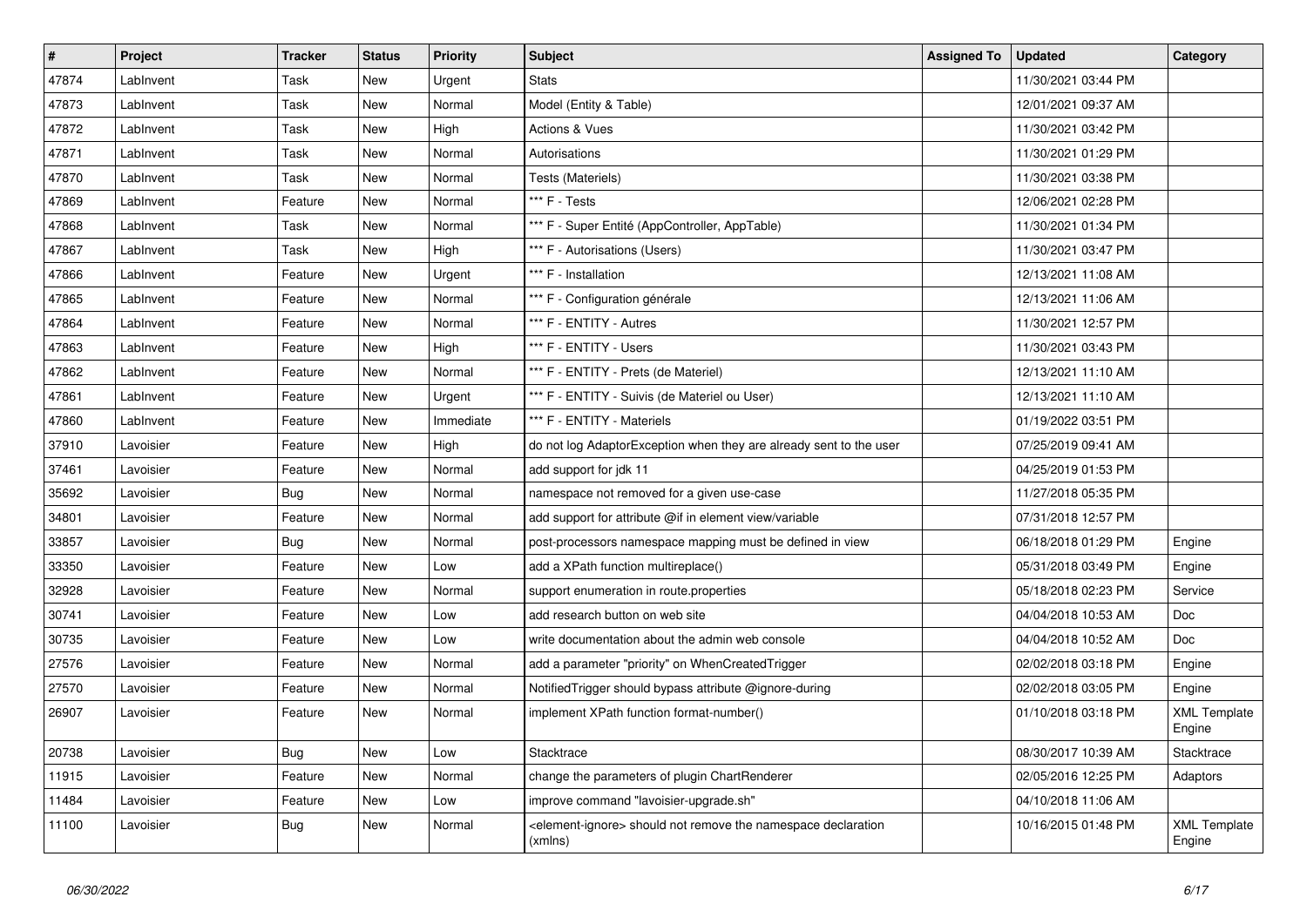| #     | Project   | <b>Tracker</b> | <b>Status</b> | <b>Priority</b> | <b>Subject</b>                                                                                                              | <b>Assigned To</b> | <b>Updated</b>      | Category                      |
|-------|-----------|----------------|---------------|-----------------|-----------------------------------------------------------------------------------------------------------------------------|--------------------|---------------------|-------------------------------|
| 10315 | Lavoisier | Feature        | New           | Normal          | Index size of IndexedFileCache plugin is limited by the max number of<br>inodes                                             |                    | 07/07/2015 10:12 AM | Adaptors                      |
| 9799  | Lavoisier | Feature        | New           | Normal          | esxl function missing : add-duration                                                                                        |                    | 04/30/2015 11:00 AM |                               |
| 9778  | Lavoisier | Feature        | New           | Normal          | support cookies in HTTPConnector                                                                                            |                    | 04/28/2015 01:39 PM | Adaptors                      |
| 9704  | Lavoisier | Feature        | New           | Normal          | add option --override to lavoisier-upgrade.sh                                                                               |                    | 04/15/2015 10:07 AM |                               |
| 9624  | Lavoisier | Feature        | New           | Normal          | when cache is empty and being built, user queries should be waiting<br>for it rather than failing                           |                    | 04/01/2015 06:30 PM | Engine                        |
| 9623  | Lavoisier | Bug            | New           | Normal          | SynchronousCacheConnector stays in building state until the calling<br>view is finished                                     |                    | 04/01/2015 06:21 PM | Adaptors                      |
| 9622  | Lavoisier | Feature        | New           | Normal          | add links to fallback views into view "dependencies"                                                                        |                    | 04/01/2015 06:19 PM | Console                       |
| 9607  | Lavoisier | Feature        | New           | Normal          | Add SAML 2.0 support in Lavoisier                                                                                           |                    | 04/01/2015 11:32 AM | Adaptors                      |
| 9606  | Lavoisier | Feature        | New           | High            | add attribute @encoding to element <connector></connector>                                                                  |                    | 03/31/2015 06:29 PM | Engine                        |
| 9564  | Lavoisier | Feature        | New           | Normal          | reorganize <pre-renderer> section</pre-renderer>                                                                            |                    | 03/30/2015 10:37 AM | Engine                        |
| 9563  | Lavoisier | Feature        | New           | Normal          | support <elements-ignore> into <element-create-as-parent></element-create-as-parent></elements-ignore>                      |                    | 03/30/2015 10:30 AM | <b>XML Template</b><br>Engine |
| 9562  | Lavoisier | Feature        | New           | Normal          | re-implement <pre-renderers> in streaming mode</pre-renderers>                                                              |                    | 03/30/2015 10:32 AM | Engine                        |
| 9560  | Lavoisier | Feature        | New           | Normal          | SurroundSerializer should ignore header lines (starting with )</td <td></td> <td>03/30/2015 10:17 AM</td> <td>Adaptors</td> |                    | 03/30/2015 10:17 AM | Adaptors                      |
| 9559  | Lavoisier | Feature        | New           | Normal          | develop a TextRenderer plugin                                                                                               |                    | 03/30/2015 10:15 AM | Adaptors                      |
| 9496  | Lavoisier | Feature        | New           | High            | upgrade to more recent version of JSW                                                                                       |                    | 03/18/2015 06:34 PM | <b>Build</b>                  |
| 9467  | Lavoisier | Feature        | New           | Normal          | improve flexibility of JSONRenderer                                                                                         |                    | 03/16/2015 01:54 PM | Adaptors                      |
| 9086  | Lavoisier | Feature        | New           | High            | enable refreshing all notifiable caches with one single click                                                               |                    | 02/09/2015 12:37 PM | Console                       |
| 8817  | Lavoisier | Feature        | New           | Normal          | develop a XML template optimizer                                                                                            |                    | 12/19/2014 05:10 PM | <b>XML Template</b><br>Engine |
| 8405  | Lavoisier | Feature        | New           | Normal          | implement XPath function choose not null(arg1, arg2)                                                                        |                    | 10/30/2014 02:21 PM | Engine                        |
| 8404  | Lavoisier | Feature        | New           | Normal          | support parameters in <pre-renderers></pre-renderers>                                                                       |                    | 10/30/2014 11:03 AM | Engine                        |
| 8380  | Lavoisier | <b>Bug</b>     | New           | Normal          | remove attribute @evaluated from generated adaptors documentation                                                           |                    | 10/28/2014 04:51 PM | Doc                           |
| 8379  | Lavoisier | <b>Bug</b>     | New           | Normal          | NullPointerException at startup                                                                                             |                    | 10/28/2014 04:49 PM |                               |
| 8261  | Lavoisier | Feature        | New           | Normal          | support attribute @out-xpath on <element></element>                                                                         |                    | 10/17/2014 07:15 PM | <b>XML Template</b><br>Engine |
| 8260  | Lavoisier | Feature        | New           | Normal          | develop plugin ElementProcessor                                                                                             |                    | 10/17/2014 07:10 PM | Adaptors                      |
| 8259  | Lavoisier | Feature        | New           | Normal          | support parameter "renderer" in ZipRenderer and GZipRenderer                                                                |                    | 10/17/2014 07:08 PM | Adaptors                      |
| 8258  | Lavoisier | Feature        | New           | Normal          | add attribute @default to <renderers></renderers>                                                                           |                    | 10/17/2014 07:07 PM | Engine                        |
| 8241  | Lavoisier | Feature        | New           | Normal          | improve dropdown list of view "form"                                                                                        |                    | 10/15/2014 06:05 PM | Engine                        |
| 8240  | Lavoisier | Feature        | New           | Normal          | LDAPConnector/LDIFSerializer should generate data in DSML format                                                            |                    | 10/15/2014 06:02 PM | Adaptors                      |
| 8217  | Lavoisier | Bug            | New           | Normal          | Logo demo view seems broken                                                                                                 |                    | 10/13/2014 02:06 PM |                               |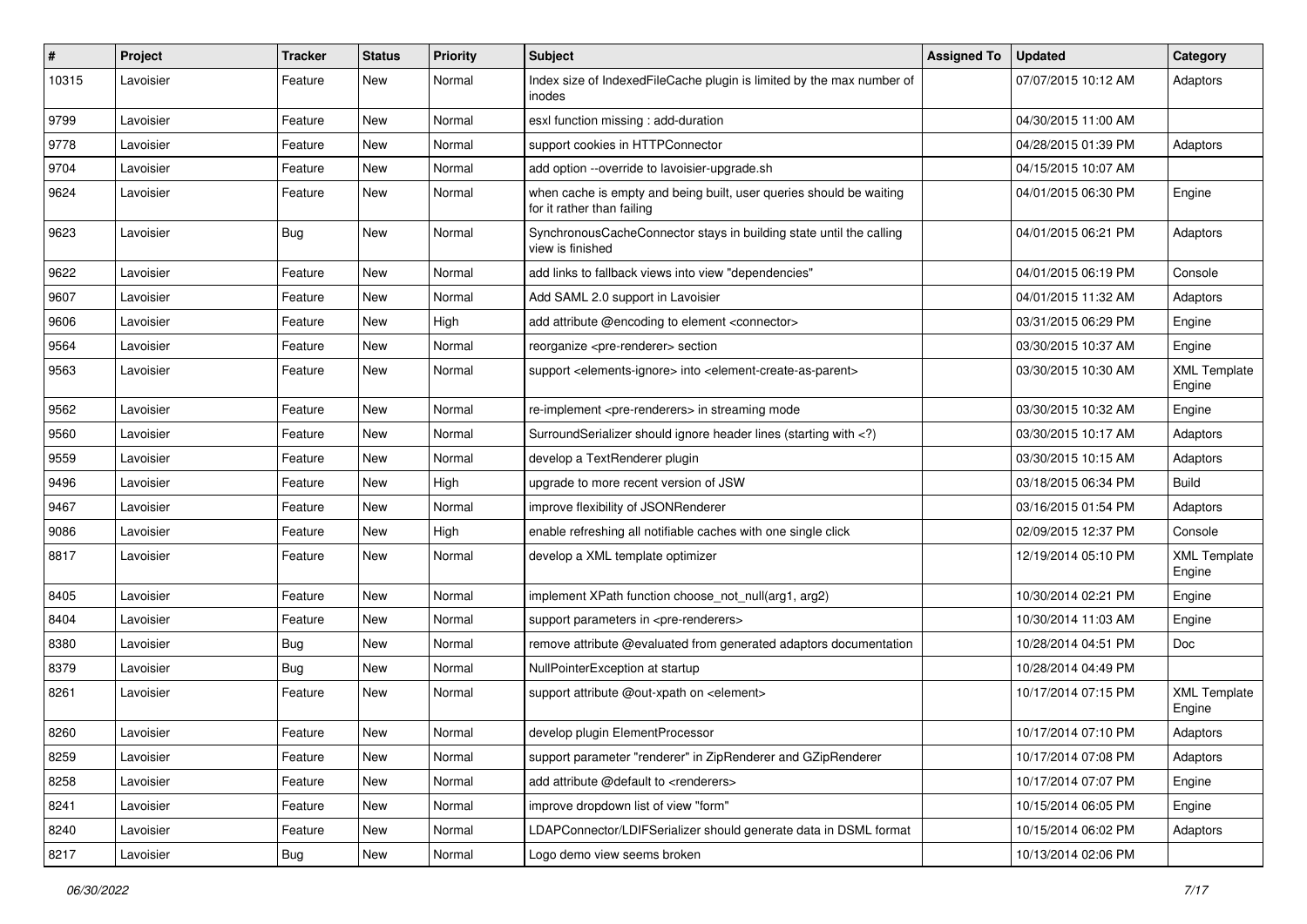| $\sharp$ | Project   | <b>Tracker</b> | <b>Status</b> | <b>Priority</b> | <b>Subject</b>                                                                          | <b>Assigned To</b> | <b>Updated</b>      | Category                          |
|----------|-----------|----------------|---------------|-----------------|-----------------------------------------------------------------------------------------|--------------------|---------------------|-----------------------------------|
| 8172     | Lavoisier | Feature        | New           | Normal          | support XPath function append()                                                         |                    | 10/06/2014 10:43 AM | <b>XML Template</b><br>Engine     |
| 8132     | Lavoisier | Feature        | New           | Normal          | support attribute @first-child-attributes in <element></element>                        |                    | 09/30/2014 04:28 PM |                                   |
| 8055     | Lavoisier | Bug            | New           | Normal          | view "debug" fails when Lavoisier is installed in a directory with special<br>character |                    | 09/19/2014 05:02 PM |                                   |
| 7811     | Lavoisier | Feature        | New           | Normal          | support server-side argument validation with XPath                                      |                    | 07/30/2014 05:05 PM |                                   |
| 7649     | Lavoisier | Feature        | New           | Normal          | develop a XMLTemplateProcessor plugin                                                   |                    | 07/04/2014 05:52 PM | Adaptors                          |
| 7619     | Lavoisier | Feature        | New           | Normal          | replace @INCLUDES with #include in properties files                                     |                    | 07/04/2014 11:17 AM | Engine                            |
| 7566     | Lavoisier | Bug            | New           | Low             | fields of view "form" are disabled when they have default value                         |                    | 06/27/2014 04:53 PM | Console                           |
| 7465     | Lavoisier | Bug            | New           | Normal          | fix all the relative URL used by the web console                                        |                    | 06/17/2014 04:57 PM | Console                           |
| 7464     | Lavoisier | Feature        | New           | Normal          | replace XSL with HTML template in web console                                           |                    | 06/17/2014 04:55 PM | Console                           |
| 7463     | Lavoisier | Feature        | New           | Normal          | add attribute tpl:url.                                                                  |                    | 06/17/2014 04:54 PM | <b>HTML</b><br>Template<br>Engine |
| 7461     | Lavoisier | Feature        | New           | High            | add XPath function url()                                                                |                    | 02/17/2015 01:04 PM | Engine                            |
| 7460     | Lavoisier | Feature        | New           | High            | support HTTP proxy                                                                      |                    | 02/17/2015 01:04 PM |                                   |
| 7325     | Lavoisier | Feature        | New           | Normal          | support filtering dependencies graph by categories                                      |                    | 06/04/2014 05:14 PM | Console                           |
| 6687     | Lavoisier | Feature        | New           | Low             | develop a CronTrigger                                                                   |                    | 03/27/2014 04:36 PM | Adaptors                          |
| 6360     | Lavoisier | Feature        | New           | Low             | develop a EntriesProcessor (or a EntriesRenderer)                                       |                    | 03/05/2014 03:22 PM | Adaptors                          |
| 6353     | Lavoisier | Feature        | New           | Low             | support new parameter type "Language"                                                   |                    | 03/24/2014 10:40 AM | Engine                            |
| 6325     | Lavoisier | Feature        | New           | Low             | enable limiting the maximum output size                                                 |                    | 03/24/2014 10:40 AM | Engine                            |
| 6303     | Lavoisier | Feature        | New           | Low             | support attributes @package and @id on <config></config>                                |                    | 03/24/2014 10:31 AM | Engine                            |
| 6260     | Lavoisier | Feature        | New           | Low             | support introspection of view-template                                                  |                    | 03/24/2014 10:40 AM | Engine                            |
| 5558     | Lavoisier | Feature        | New           | Low             | add XPath function build_xpath()                                                        |                    | 11/29/2013 09:58 AM | Engine                            |
| 5090     | Lavoisier | Feature        | New           | Low             | add new adaptor type : < writer>                                                        |                    | 03/24/2014 10:26 AM | Engine                            |
| 5009     | Lavoisier | Feature        | New           | Low             | <b>ICalRenderer</b>                                                                     |                    | 01/21/2014 06:02 PM | Adaptors                          |
| 5008     | Lavoisier | Feature        | New           | Low             | <b>ICalSerializer</b>                                                                   |                    | 01/21/2014 06:01 PM | Adaptors                          |
| 4934     | Lavoisier | Feature        | New           | Low             | implement some additional cache adaptors                                                |                    | 02/07/2014 04:59 PM | Adaptors                          |
| 4906     | Lavoisier | Feature        | New           | Low             | XPath2SQLTemplate: add support for SQL functions                                        |                    | 03/24/2014 10:26 AM | Adaptors                          |
| 4905     | Lavoisier | Feature        | New           | Low             | XPath2SQLTemplate : add support for XPath functions                                     |                    | 03/24/2014 10:26 AM | Adaptors                          |
| 4904     | Lavoisier | Feature        | New           | Low             | XPath2SQLTemplate : add support for ORDER BY                                            |                    | 03/24/2014 10:26 AM | Adaptors                          |
| 4871     | Lavoisier | Feature        | New           | Low             | ExcelSerializer                                                                         |                    | 03/24/2014 10:26 AM | Adaptors                          |
| 4870     | Lavoisier | Feature        | New           | Low             | BinarySerializer                                                                        |                    | 03/24/2014 10:26 AM | Adaptors                          |
| 4867     | Lavoisier | Feature        | New           | Low             | ScalaProcessor                                                                          |                    | 03/24/2014 10:26 AM | Adaptors                          |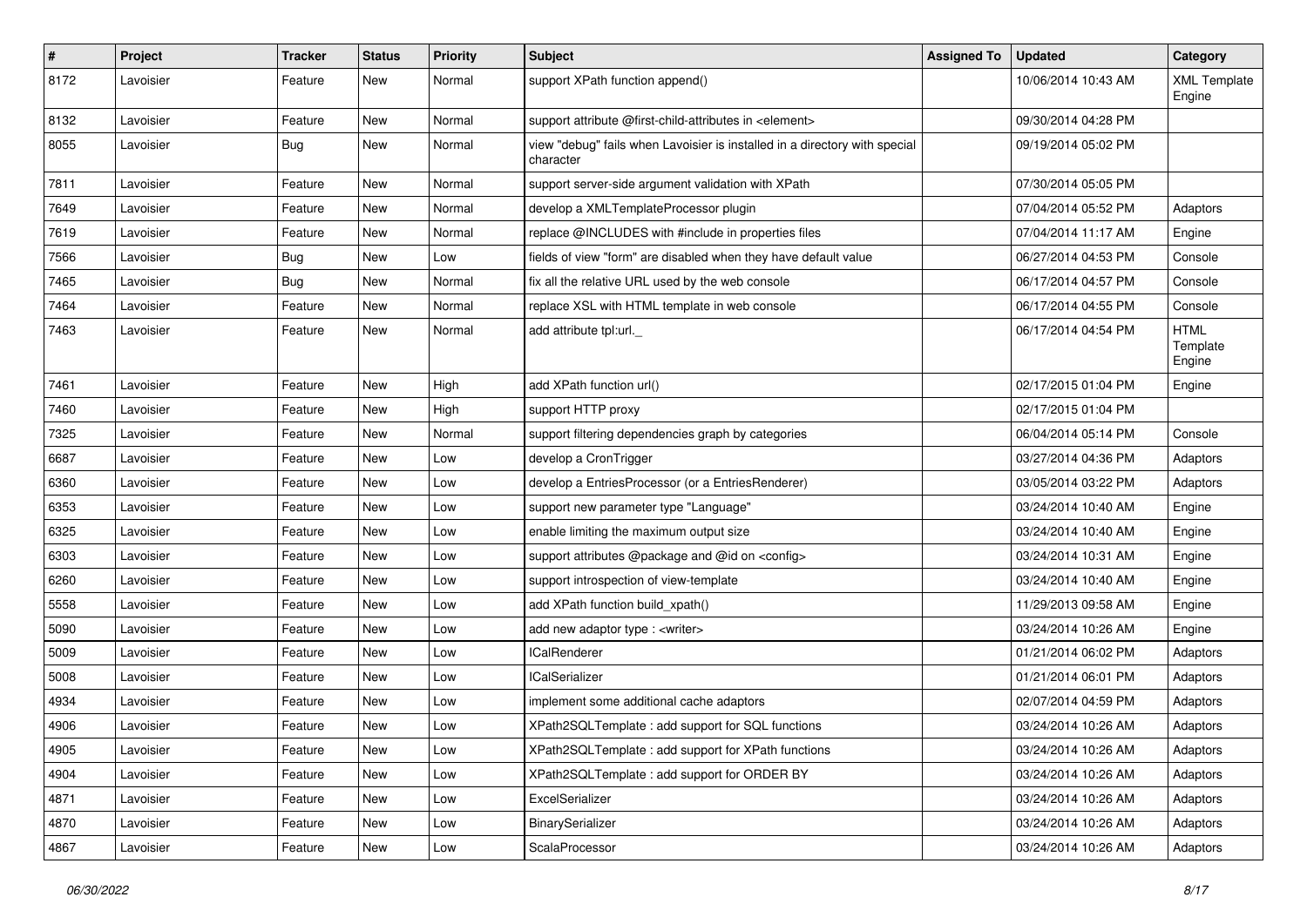| $\vert$ # | Project                 | <b>Tracker</b> | <b>Status</b> | <b>Priority</b> | <b>Subject</b>                                             | <b>Assigned To</b> | <b>Updated</b>      | Category                  |
|-----------|-------------------------|----------------|---------------|-----------------|------------------------------------------------------------|--------------------|---------------------|---------------------------|
| 4866      | Lavoisier               | Feature        | New           | Low             | <b>XQueryConnector</b>                                     |                    | 03/24/2014 10:26 AM | Adaptors                  |
| 4865      | Lavoisier               | Feature        | New           | Low             | support remote connection in JMXConnector                  |                    | 03/24/2014 10:26 AM | Adaptors                  |
| 4863      | Lavoisier               | Feature        | New           | Low             | YAMLRenderer                                               |                    | 03/24/2014 10:26 AM | Adaptors                  |
| 2112      | LC <sub>2</sub>         | Feature        | New           | Low             | Rorc lib                                                   |                    | 04/08/2013 06:11 PM |                           |
| 2076      | LC <sub>2</sub>         | Feature        | New           | Low             | Finer grained report for boot Crocus script                |                    | 10/11/2011 02:18 PM |                           |
| 35045     | operations-portal-users | Feature        | New           | Normal          | Tasks for the release                                      |                    | 09/20/2018 10:48 AM | Others                    |
| 35044     | operations-portal-users | Feature        | New           | Normal          | New ROD dashboard                                          |                    | 09/20/2018 10:42 AM | Dashboard                 |
| 23257     | operations-portal-users | Bug            | New           | Normal          | Downtime notification admin page                           |                    | 10/25/2017 03:57 PM | Downtime<br>Notification  |
| 1083      | Oval                    | <b>Bug</b>     | New           | Immediate       | oval log -gui                                              |                    | 11/16/2010 11:45 AM | Command Line<br>Interface |
| 1082      | Oval                    | Bug            | New           | Low             | NO DIFF                                                    |                    | 11/16/2010 11:44 AM | Command Line<br>Interface |
| 597       | Oval                    | Feature        | <b>New</b>    | Normal          | YAML comme langage de configuration ?                      |                    | 05/11/2010 01:36 PM |                           |
| 12978     | <b>PEM</b>              | <b>Bug</b>     | New           | Low             | pem-sync pull                                              |                    | 03/24/2016 05:11 PM |                           |
| 12976     | <b>PEM</b>              | Feature        | New           | Low             | pem-sync co_pem                                            |                    | 03/24/2016 05:00 PM |                           |
| 12975     | <b>PEM</b>              | Feature        | New           | Normal          | pem-sync co_pem                                            |                    | 03/24/2016 04:54 PM |                           |
| 12974     | PEM                     | Feature        | New           | Normal          | pem-sync cp_pem                                            |                    | 03/24/2016 04:52 PM |                           |
| 12963     | <b>PEM</b>              | <b>Bug</b>     | New           | Normal          | add tool crash                                             |                    | 03/24/2016 09:10 AM |                           |
| 12962     | <b>PEM</b>              | <b>Bug</b>     | New           | Normal          | pem-sync list ???                                          |                    | 03/24/2016 09:05 AM |                           |
| 12961     | <b>PEM</b>              | Feature        | <b>New</b>    | Normal          | PEM version                                                |                    | 03/24/2016 09:03 AM |                           |
| 10314     | PEM                     | Bug            | New           | High            | Environment compliant with CLI                             |                    | 07/07/2015 09:57 AM |                           |
| 10313     | PEM                     | <b>Bug</b>     | <b>New</b>    | Normal          | Error message to change !                                  |                    | 07/07/2015 09:51 AM |                           |
| 10274     | <b>PEM</b>              | <b>Bug</b>     | New           | Normal          | SYSTEM.ASSERTIONS.ASSERT_FAILURE                           |                    | 07/01/2015 11:12 AM |                           |
| 10273     | <b>PEM</b>              | Feature        | New           | Normal          | Easier configuration process                               |                    | 07/01/2015 11:11 AM |                           |
| 9534      | Pipelet                 | Feature        | New           | Normal          | logging of stdout and stderr                               |                    | 03/25/2015 02:31 PM |                           |
| 8262      | Pipelet                 | Feature        | New           | Normal          | LocalRepository: recursive search of segment source script |                    | 10/19/2014 05:13 PM |                           |
| 4068      | Pipelet                 | <b>Bug</b>     | New           | High            | Tagging works randomly with konqueror                      |                    | 03/07/2013 10:39 AM | Web                       |
| 3992      | Pipelet                 | Feature        | New           | Low             | directory in data with specific color                      |                    | 02/20/2013 05:19 PM |                           |
| 3954      | Pipelet                 | Task           | New           | Low             | Documentation: Environment cheat sheet                     |                    | 02/13/2013 11:00 AM |                           |
| 2753      | Pipelet                 | Bug            | New           | Urgent          | retrieve hook name from source code                        |                    | 05/22/2012 02:36 PM |                           |
| 1566      | Pipelet                 | <b>Bug</b>     | New           | Low             | Bug daemon cherrypy on Macintosh                           |                    | 05/10/2011 12:14 PM |                           |
| 1437      | Pipelet                 | <b>Bug</b>     | New           | Normal          | str_parents not updated in time for glob_parent            |                    | 03/10/2011 05:51 PM |                           |
| 1337      | Pipelet                 | Task           | New           | Normal          | logged_subprocess improvement                              |                    | 03/08/2011 09:07 PM |                           |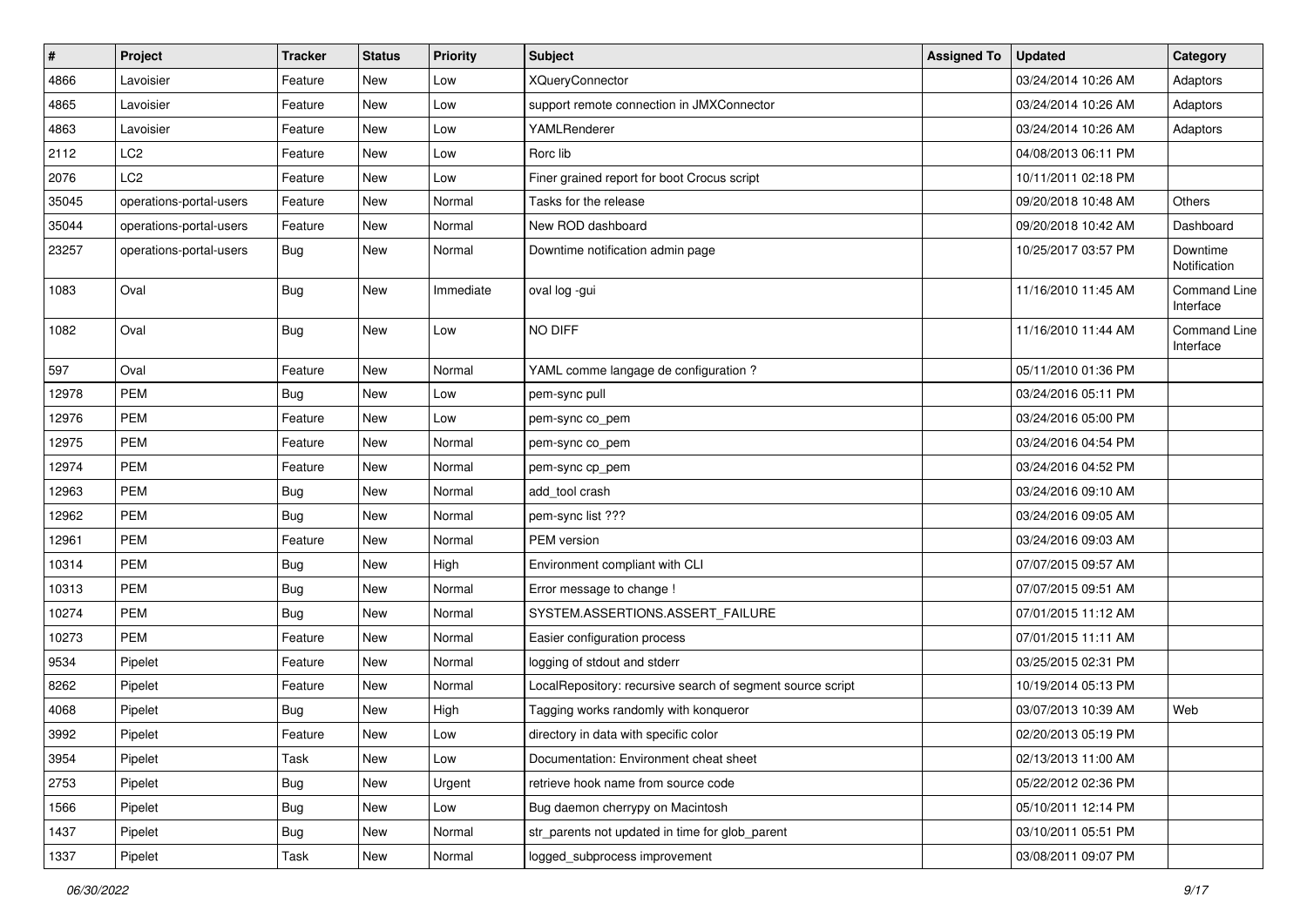| $\vert$ # | Project      | <b>Tracker</b> | <b>Status</b> | <b>Priority</b> | <b>Subject</b>                                                                                                                        | <b>Assigned To</b> | <b>Updated</b>      | Category |
|-----------|--------------|----------------|---------------|-----------------|---------------------------------------------------------------------------------------------------------------------------------------|--------------------|---------------------|----------|
| 1336      | Pipelet      | Task           | <b>New</b>    | Low             | Add comments in multiplex                                                                                                             |                    | 02/24/2011 10:17 AM |          |
| 1178      | Pipelet      | Task           | <b>New</b>    | High            | writing mysql and postgre backends                                                                                                    |                    | 02/13/2013 10:49 AM |          |
| 51514     | <b>PyROS</b> | <b>Task</b>    | <b>New</b>    | Normal          | LOG                                                                                                                                   |                    | 06/29/2022 07:37 AM |          |
| 49890     | PyROS        | Task           | New           | Normal          | Global Start & Stop (safe)                                                                                                            |                    | 03/16/2022 04:52 PM |          |
| 49889     | PyROS        | Task           | <b>New</b>    | Normal          | Backup                                                                                                                                |                    | 03/16/2022 04:49 PM |          |
| 49888     | PyROS        | Task           | New           | Normal          | Firewall                                                                                                                              |                    | 03/16/2022 04:48 PM |          |
| 49887     | PyROS        | Task           | <b>New</b>    | Normal          | Hardware                                                                                                                              |                    | 03/16/2022 04:47 PM |          |
| 49886     | PyROS        | <b>Task</b>    | New           | Normal          | System watch (Nagios, )                                                                                                               |                    | 03/16/2022 04:47 PM |          |
| 49885     | PyROS        | <b>Task</b>    | New           | Normal          | Network                                                                                                                               |                    | 03/16/2022 04:46 PM |          |
| 49878     | PyROS        | Task           | <b>New</b>    | Normal          | SF02-SCP integration - Lancement auto de l'agent de gestion du SP<br>lifecycle                                                        |                    | 06/28/2022 10:04 PM |          |
| 49876     | PyROS        | Task           | <b>New</b>    | Normal          | Guitastro integration                                                                                                                 |                    | 03/16/2022 07:28 AM |          |
| 49875     | PyROS        | <b>Task</b>    | New           | Normal          | (classic) Installation Guitastro & dependencies                                                                                       |                    | 03/16/2022 07:27 AM |          |
| 49874     | PyROS        | Task           | New           | Normal          | (docker) Installation Guitastro & dependencies                                                                                        |                    | 06/28/2022 10:11 PM |          |
| 49872     | PyROS        | Task           | <b>New</b>    | Normal          | Restauration de la config par défaut                                                                                                  |                    | 03/15/2022 11:10 PM |          |
| 49871     | PyROS        | Task           | New           | Normal          | Config par défaut (à définir)                                                                                                         |                    | 03/15/2022 11:11 PM |          |
| 49870     | PyROS        | <b>Task</b>    | New           | Normal          | Config générale : logo, pagination, couleurs, options générales,<br>options par feature,                                              |                    | 03/15/2022 11:11 PM |          |
| 49543     | PyROS        | <b>Task</b>    | New           | Normal          | Users View (list & 1)                                                                                                                 |                    | 02/23/2022 06:06 PM |          |
| 49253     | PyROS        | Task           | <b>New</b>    | Normal          | READ 1 & list                                                                                                                         |                    | 02/21/2022 03:21 PM |          |
| 49252     | PyROS        | Task           | New           | Normal          | <b>WEB FORM</b>                                                                                                                       |                    | 02/17/2022 01:59 PM |          |
| 49250     | PyROS        | <b>Task</b>    | <b>New</b>    | Normal          | <b>CREATE/UPDATE Sequence</b>                                                                                                         |                    | 02/23/2022 12:02 PM |          |
| 49247     | PyROS        | Task           | <b>New</b>    | Normal          | State diagram (doc)                                                                                                                   |                    | 02/03/2022 09:34 AM |          |
| 49246     | PyROS        | Task           | <b>New</b>    | Normal          | Sequence Lifecycle (status)                                                                                                           |                    | 02/03/2022 09:34 AM |          |
| 49210     | PyROS        | Task           | <b>New</b>    | Normal          | <b>CONFIGURATION GENERALE</b>                                                                                                         |                    | 03/15/2022 11:11 PM |          |
| 49157     | PyROS        | Task           | <b>New</b>    | Normal          | Super Super Agent qui surveille l'ensemble des super agents sur<br>chaque noeud (?)                                                   |                    | 01/31/2022 12:12 PM |          |
| 49156     | PyROS        | Task           | <b>New</b>    | Normal          | Super Agent qui démarre et stoppe les autres agents, et surveille leur<br>bonne santé (les relance si besoin) => sur chaque noeud (?) |                    | 01/31/2022 12:12 PM |          |
| 49155     | PyROS        | Task           | New           | Normal          | Architecture décentralisée en plusieurs noeuds (communication via<br>BD)                                                              |                    | 01/31/2022 12:09 PM |          |
| 49152     | PyROS        | Task           | New           | Normal          | RUN/EXEC - Start & Stop software (et Agents)                                                                                          |                    | 05/24/2022 02:55 PM |          |
| 49151     | PyROS        | Task           | New           | Normal          | Script central (pyros.py)                                                                                                             |                    | 01/31/2022 11:36 AM |          |
| 49149     | PyROS        | Task           | New           | High            | SCRIPT RUN (PYROS/pyros.py) (uniquement pour la partie<br>execution)                                                                  |                    | 05/24/2022 02:55 PM |          |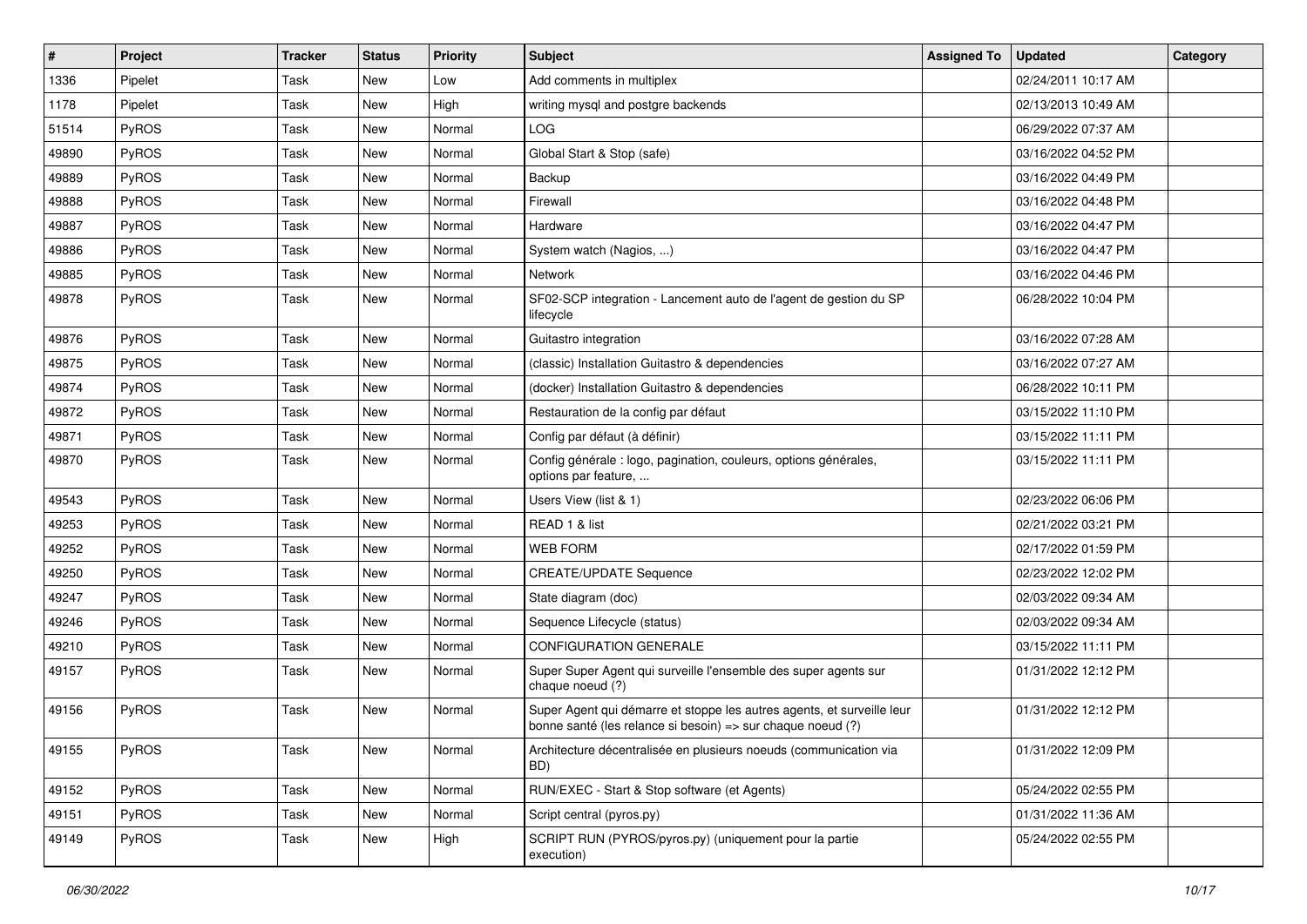| $\vert$ # | Project | <b>Tracker</b> | <b>Status</b> | <b>Priority</b> | <b>Subject</b>                                                                             | <b>Assigned To</b> | <b>Updated</b>      | Category |
|-----------|---------|----------------|---------------|-----------------|--------------------------------------------------------------------------------------------|--------------------|---------------------|----------|
| 49136     | PyROS   | Task           | New           | Normal          | GF03-INFRA - Logging integration (general logs & agents)                                   |                    | 06/29/2022 07:25 AM |          |
| 49135     | PyROS   | Task           | <b>New</b>    | Normal          | SF15-SST integration (agents, start, stop, commands)                                       |                    | 06/29/2022 07:23 AM |          |
| 49134     | PyROS   | Task           | New           | Normal          | SF14-OBC integration                                                                       |                    | 01/29/2022 12:52 AM |          |
| 49133     | PyROS   | Task           | New           | Normal          | SF13-IAF integration                                                                       |                    | 01/29/2022 12:47 AM |          |
| 49132     | PyROS   | Task           | <b>New</b>    | Normal          | SF12-IAN integration                                                                       |                    | 01/29/2022 12:48 AM |          |
| 49131     | PyROS   | <b>Task</b>    | New           | Normal          | SF11-IPC integration                                                                       |                    | 01/29/2022 12:46 AM |          |
| 49130     | PyROS   | Task           | New           | Normal          | SF10-CAL integration                                                                       |                    | 01/29/2022 12:46 AM |          |
| 49129     | PyROS   | Task           | New           | Normal          | SF09-CMC integration                                                                       |                    | 01/29/2022 12:46 AM |          |
| 49128     | PyROS   | Task           | New           | Normal          | SF08-EXE integration                                                                       |                    | 01/29/2022 12:45 AM |          |
| 49127     | PyROS   | Task           | <b>New</b>    | Normal          | SF07-PLN integration                                                                       |                    | 01/29/2022 12:45 AM |          |
| 49126     | PyROS   | Task           | New           | Normal          | SF06-ALR integration                                                                       |                    | 01/29/2022 12:45 AM |          |
| 49125     | PyROS   | Task           | New           | Normal          | SF05-SEQ integration                                                                       |                    | 03/15/2022 11:03 PM |          |
| 49124     | PyROS   | Task           | <b>New</b>    | Normal          | SF04-SPV integration (AgentMajordome)                                                      |                    | 06/29/2022 07:21 AM |          |
| 49123     | PyROS   | Task           | New           | Normal          | SF03-ENV integration                                                                       |                    | 06/29/2022 07:20 AM |          |
| 49122     | PyROS   | Task           | <b>New</b>    | Normal          | SF02-SCP integration                                                                       |                    | 01/29/2022 12:50 AM |          |
| 49121     | PyROS   | Task           | New           | Normal          | SF01-USR integration                                                                       |                    | 01/29/2022 12:50 AM |          |
| 49120     | PyROS   | Task           | New           | Normal          | General Design (structure, design, responsive, CSS)                                        |                    | 06/29/2022 07:18 AM |          |
| 48307     | PyROS   | Task           | <b>New</b>    | Normal          | Send, Receive, and Process Commands (Agent <= > Agent)                                     |                    | 06/29/2022 07:33 AM |          |
| 48290     | PyROS   | Task           | New           | Normal          | Auto mode                                                                                  |                    | 12/14/2021 12:35 PM |          |
| 48289     | PyROS   | Task           | New           | Normal          | Entity (AgentDevice class)                                                                 |                    | 12/14/2021 12:32 PM |          |
| 48288     | PyROS   | Task           | New           | Normal          | Entity (DeviceController class)                                                            |                    | 12/14/2021 12:31 PM |          |
| 48285     | PyROS   | Task           | New           | Normal          | Lancement auto et gestion du DeviceController associé                                      |                    | 12/14/2021 12:22 PM |          |
| 48284     | PyROS   | <b>Task</b>    | New           | Normal          | Lancement auto et gestion des Components associés (qui sont aussi<br>des DeviceController) |                    | 12/14/2021 12:20 PM |          |
| 48279     | PyROS   | Task           | New           | Normal          | General LOGGING (fichiers texte, écran en mode debug)                                      |                    | 03/16/2022 04:45 PM |          |
| 48278     | PyROS   | Task           | <b>New</b>    | High            | AGENT général (dont dépendent tous les agents et AgentDevices)                             |                    | 06/29/2022 07:37 AM |          |
| 48276     | PyROS   | Task           | New           | Normal          | Scripts d'installation docker                                                              |                    | 12/14/2021 11:44 AM |          |
| 48275     | PyROS   | Task           | New           | Normal          | version PROD TNC Nouvelle Calédonie - instance docker de<br>production sur site final      |                    | 12/14/2021 11:42 AM |          |
| 48274     | PyROS   | Task           | New           | Normal          | version TEST TNC France - instance docker de test en France                                |                    | 12/14/2021 11:42 AM |          |
| 48273     | PyROS   | Task           | New           | Normal          | version DEV guitalens - instance docker sur serveur guitalens                              |                    | 12/14/2021 11:46 AM |          |
| 48271     | PyROS   | Task           | New           | High            | CLASSIC installation (with venv)                                                           |                    | 03/16/2022 07:27 AM |          |
| 48270     | PyROS   | Task           | New           | Normal          | SCRIPT INSTALL/UPDATE (PYROS/pyros.py) (uniquement pour la<br>partie install & update)     |                    | 02/23/2022 05:57 PM |          |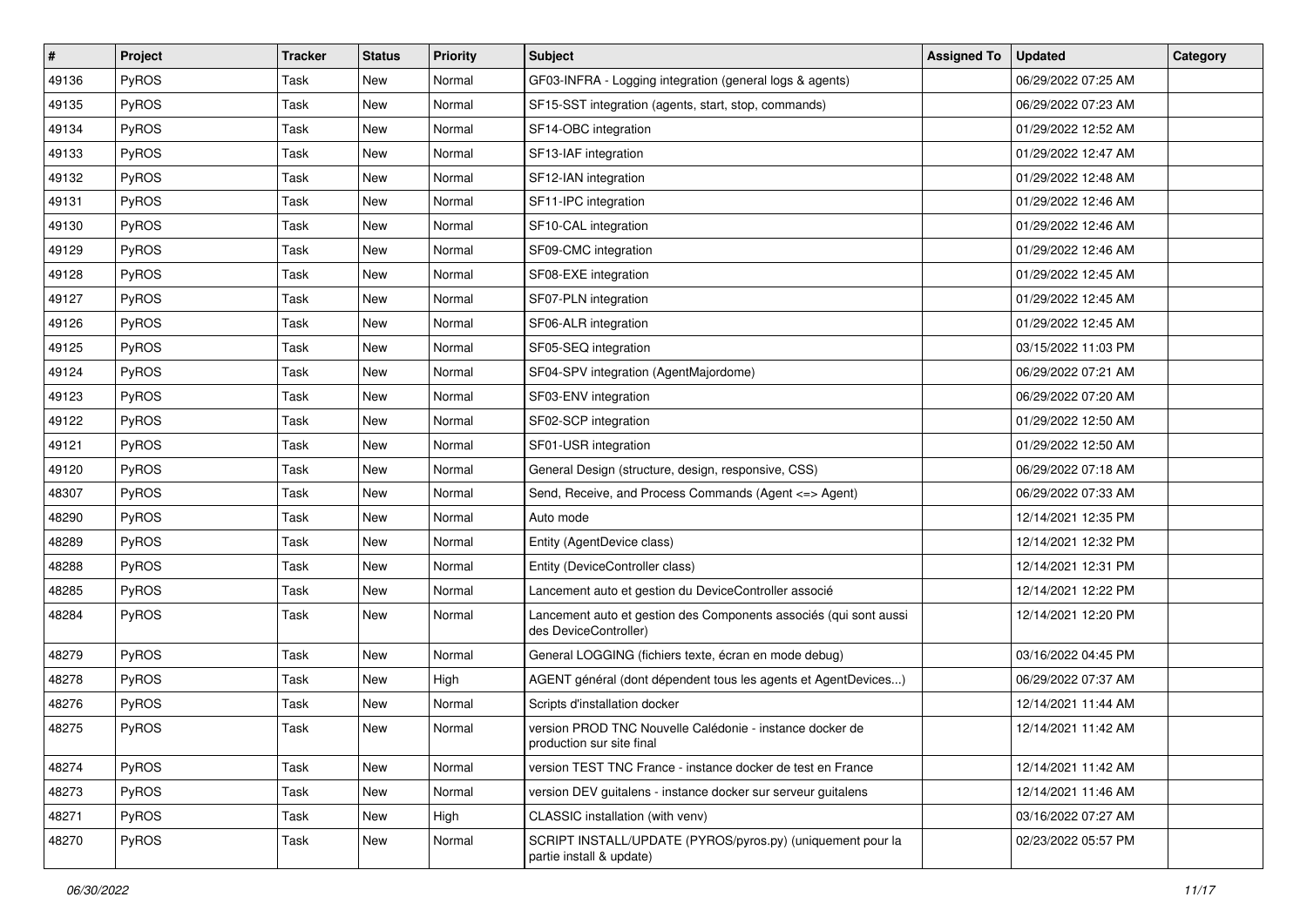| $\vert$ # | Project      | <b>Tracker</b> | <b>Status</b> | <b>Priority</b> | <b>Subject</b>                                                                              | <b>Assigned To</b> | <b>Updated</b>      | Category |
|-----------|--------------|----------------|---------------|-----------------|---------------------------------------------------------------------------------------------|--------------------|---------------------|----------|
| 47447     | PyROS        | Task           | New           | Normal          | (F05) ACTIONS (CRUD), VIEWS, and AUTHORIZATIONS                                             |                    | 02/23/2022 10:45 AM |          |
| 47446     | PyROS        | <b>Task</b>    | New           | Normal          | <b>DOSSIER SSI</b>                                                                          |                    | 10/11/2021 11:32 AM |          |
| 47445     | <b>PyROS</b> | Task           | New           | Normal          | CAHIER DE RECETTE (NC)                                                                      |                    | 10/11/2021 11:31 AM |          |
| 47444     | PyROS        | Task           | New           | Normal          | MANUELS UTILISATION, INSTALLATION, ET MAINTENANCE                                           |                    | 10/11/2021 11:31 AM |          |
| 47443     | PyROS        | <b>Task</b>    | New           | Normal          | RAPPORT DES TESTS & VALIDATIONS (application du plan de test)                               |                    | 10/11/2021 11:31 AM |          |
| 47442     | PyROS        | Task           | New           | Normal          | PLAN DE TESTS ET DE VALIDATIONS                                                             |                    | 10/11/2021 11:33 AM |          |
| 47441     | PyROS        | Task           | <b>New</b>    | Normal          | DOSSIER DE DÉFINITION                                                                       |                    | 10/11/2021 11:32 AM |          |
| 47440     | <b>PyROS</b> | Task           | New           | Normal          | <b>LIVRABLES</b>                                                                            |                    | 10/11/2021 11:29 AM |          |
| 47439     | PyROS        | <b>Task</b>    | New           | Normal          | PA et PK CNES                                                                               |                    | 01/31/2022 11:29 AM |          |
| 47438     | PyROS        | <b>Task</b>    | New           | Normal          | PK5 (2023-06) - Doc LIVRABLES (et Présentations)                                            |                    | 10/11/2021 11:26 AM |          |
| 47437     | PyROS        | Task           | New           | Normal          | PA4.1 (2023-05) - Présentations et Rapport Avancement                                       |                    | 10/11/2021 11:25 AM |          |
| 47436     | PyROS        | <b>Task</b>    | <b>New</b>    | Normal          | PK4 (2023-02) - Doc LIVRABLES (et Présentations)                                            |                    | 10/11/2021 11:23 AM |          |
| 47435     | PyROS        | Task           | New           | Normal          | PA3.2 (2023-02) - Présentations et Rapport Avancement                                       |                    | 10/11/2021 11:22 AM |          |
| 47433     | PyROS        | Task           | New           | Normal          | PA3.1 (2023-01) - Présentations et Rapport Avancement                                       |                    | 10/11/2021 11:22 AM |          |
| 47432     | PyROS        | Task           | New           | Normal          | PK3 (2023-01) - Doc LIVRABLES (et Présentations)                                            |                    | 10/11/2021 11:20 AM |          |
| 47431     | <b>PyROS</b> | Task           | New           | Normal          | PA2.2 (2022-10) - Présentations et Rapport Avancement                                       |                    | 10/11/2021 11:19 AM |          |
| 47430     | PyROS        | <b>Task</b>    | New           | Normal          | PA2.1 (2022-08) - Présentations et Rapport Avancement                                       |                    | 10/11/2021 11:18 AM |          |
| 47428     | PyROS        | Task           | New           | Normal          | PK2 (2022-06) - Présentations + RA + Doc LIVRABLES                                          |                    | 01/31/2022 11:34 AM |          |
| 47419     | PyROS        | Task           | New           | Normal          | F16 FUNCTIONAL Tests                                                                        |                    | 10/11/2021 10:11 AM |          |
| 47418     | PyROS        | <b>Task</b>    | New           | Normal          | F15 FUNCTIONAL Tests                                                                        |                    | 10/11/2021 10:11 AM |          |
| 47416     | PyROS        | Task           | New           | Normal          | F13 FUNCTIONAL Tests                                                                        |                    | 10/11/2021 10:11 AM |          |
| 47415     | PyROS        | Task           | New           | Normal          | F12 FUNCTIONAL Tests                                                                        |                    | 10/11/2021 10:11 AM |          |
| 47414     | PyROS        | <b>Task</b>    | New           | Normal          | F11 FUNCTIONAL Tests                                                                        |                    | 10/11/2021 10:10 AM |          |
| 47413     | PyROS        | Task           | New           | Normal          | F10 FUNCTIONAL Tests                                                                        |                    | 10/11/2021 10:10 AM |          |
| 47411     | PyROS        | <b>Task</b>    | New           | Normal          | <b>F08 FUNCTIONAL Tests</b>                                                                 |                    | 10/11/2021 10:10 AM |          |
| 47410     | PyROS        | Task           | New           | Normal          | F07 FUNCTIONAL Tests                                                                        |                    | 10/11/2021 10:10 AM |          |
| 47409     | PyROS        | <b>Task</b>    | New           | Normal          | <b>F06 FUNCTIONAL Tests</b>                                                                 |                    | 10/11/2021 10:10 AM |          |
| 47403     | PyROS        | Task           | New           | Normal          | HIGH LEVEL FUNCTION TESTS - Transversal functionalities TESTs<br>involving several features |                    | 10/11/2021 10:08 AM |          |
| 47402     | PyROS        | Task           | New           | Normal          | INTEGRATION TESTS - FEATURES integration tests with each other                              |                    | 10/11/2021 10:07 AM |          |
| 47401     | PyROS        | Task           | New           | Normal          | FUNCTIONAL TESTS - Each FEATURE functional tests                                            |                    | 10/11/2021 11:42 AM |          |
| 47393     | PyROS        | Task           | New           | Normal          | Device Config file (cf F14)                                                                 |                    | 12/14/2021 12:33 PM |          |
| 47392     | PyROS        | Task           | New           | Normal          | Device Commands Grammar (Generic & Native)                                                  |                    | 12/14/2021 12:32 PM |          |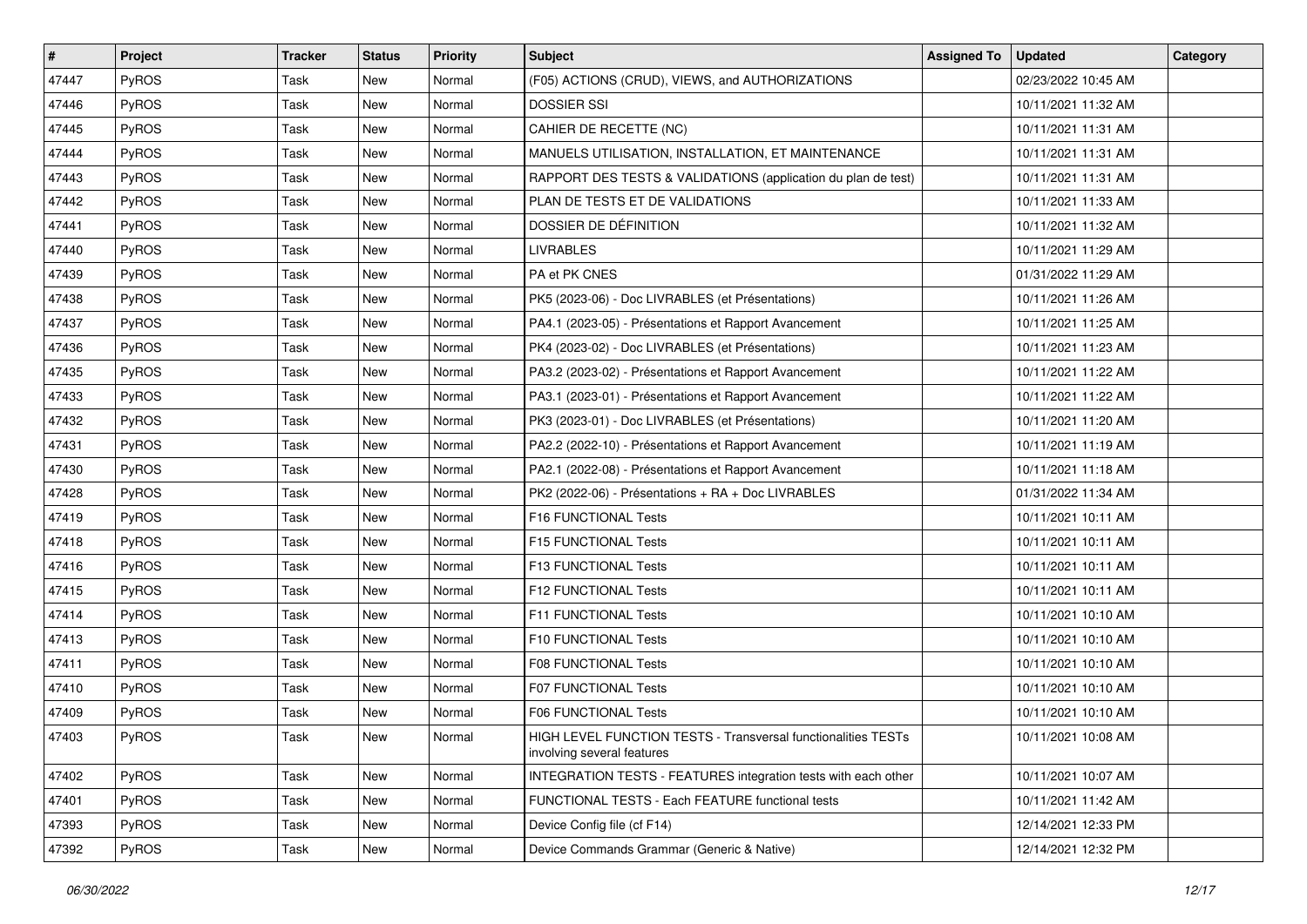| #     | Project      | <b>Tracker</b> | <b>Status</b> | <b>Priority</b> | <b>Subject</b>                                              | <b>Assigned To</b> | <b>Updated</b>      | Category |
|-------|--------------|----------------|---------------|-----------------|-------------------------------------------------------------|--------------------|---------------------|----------|
| 47391 | PyROS        | Task           | New           | Normal          | Device Simulator (DeviceSimulator)                          |                    | 12/14/2021 12:32 PM |          |
| 47390 | <b>PyROS</b> | Task           | New           | Normal          | Device Agent (AgentDevice) (de type Agent)                  |                    | 12/14/2021 12:32 PM |          |
| 47389 | <b>PyROS</b> | Task           | New           | Normal          | Device Controller (DeviceController)                        |                    | 12/14/2021 12:29 PM |          |
| 47388 | PyROS        | Task           | New           | High            | (F14) ENTITIES - definition & implementation - CONFIG FILES |                    | 01/29/2022 01:25 AM |          |
| 47387 | PyROS        | Task           | <b>New</b>    | Normal          | (F14) CRUD config                                           |                    | 01/29/2022 01:24 AM |          |
| 47386 | PyROS        | Task           | New           | Normal          | (F03) Initial data (fixture)                                |                    | 12/15/2021 07:32 AM |          |
| 47375 | PyROS        | Task           | New           | Normal          | Association quota SP                                        |                    | 10/11/2021 10:37 AM |          |
| 46790 | PyROS        | Task           | New           | Normal          | F16 - EXIGENCES satisfaites (+ tests mis à jour)            |                    | 09/14/2021 02:47 PM |          |
| 46789 | PyROS        | Task           | New           | Normal          | F15 - EXIGENCES satisfaites (+ tests mis à jour)            |                    | 09/14/2021 02:47 PM |          |
| 46788 | PyROS        | Task           | <b>New</b>    | Normal          | (F14) EXIGENCES satisfaites (+ tests mis à jour)            |                    | 01/29/2022 01:24 AM |          |
| 46787 | <b>PyROS</b> | Task           | New           | Normal          | (F09) REQUIREMENTS validated (+ tests udpated)              |                    | 12/14/2021 12:18 PM |          |
| 46786 | PyROS        | Task           | New           | Normal          | F08 - EXIGENCES satisfaites (+ tests mis à jour)            |                    | 09/14/2021 02:45 PM |          |
| 46785 | PyROS        | Task           | New           | Normal          | F07 - EXIGENCES satisfaites (+ tests mis à jour)            |                    | 09/14/2021 02:44 PM |          |
| 46783 | PyROS        | Task           | New           | Normal          | F04 - EXIGENCES satisfaites (+ tests mis à jour)            |                    | 09/14/2021 02:43 PM |          |
| 46782 | PyROS        | Task           | <b>New</b>    | Normal          | F03 - EXIGENCES satisfaites (+ tests mis à jour)            |                    | 09/14/2021 02:43 PM |          |
| 46781 | PyROS        | Task           | New           | Normal          | (F02) EXIGENCES satisfaites (+ tests mis à jour)            |                    | 01/29/2022 01:27 AM |          |
| 46780 | PyROS        | Task           | New           | Normal          | (F01) EXIGENCES satisfaites (+ tests mis à jour)            |                    | 10/08/2021 06:01 PM |          |
| 45818 | PyROS        | Task           | <b>New</b>    | Normal          | (F14) TESTS to validate this feature                        |                    | 08/09/2021 10:43 AM |          |
| 45816 | PyROS        | Task           | New           | Normal          | <b>SP Delete</b>                                            |                    | 10/28/2021 08:35 AM |          |
| 45815 | PyROS        | Task           | New           | Normal          | test_SCP_manage_quota                                       |                    | 09/22/2021 04:47 PM |          |
| 45811 | PyROS        | Task           | New           | Normal          | SP update                                                   |                    | 11/03/2021 09:16 AM |          |
| 45810 | PyROS        | Task           | New           | Normal          | SP Read (view list and view 1)                              |                    | 10/27/2021 02:47 PM |          |
| 45809 | PyROS        | Task           | New           | Normal          | <b>SP</b> Create                                            |                    | 10/27/2021 08:42 AM |          |
| 45791 | <b>PyROS</b> | Task           | New           | Normal          | PA1.1 (2022-03) - Présentations et Rapport Avancement       |                    | 10/11/2021 11:14 AM |          |
| 45790 | PyROS        | Task           | New           | Normal          | PK1 (2022-01) - Présentations + RA + Doc LIVRABLES          |                    | 01/31/2022 11:33 AM |          |
| 45776 | <b>PyROS</b> | Task           | New           | Normal          | <b>Test User Delete</b>                                     |                    | 08/13/2021 01:46 PM |          |
| 45772 | PyROS        | Task           | New           | Normal          | Test User Read (view list and view 1)                       |                    | 08/13/2021 01:51 PM |          |
| 45766 | PyROS        | Task           | New           | Normal          | <b>Test User Update</b>                                     |                    | 08/13/2021 01:53 PM |          |
| 45762 | PyROS        | Task           | New           | Normal          | Test User Connexion                                         |                    | 08/13/2021 01:55 PM |          |
| 45761 | PyROS        | Task           | New           | Normal          | Test User Create (registration)                             |                    | 08/13/2021 01:54 PM |          |
| 45756 | <b>PyROS</b> | Task           | New           | Normal          | QUOTA & PRIO - Gestion du quota et de la priorité           |                    | 10/11/2021 10:35 AM |          |
| 45748 | PyROS        | Task           | New           | Normal          | Définir Accesseurs (getX())                                 |                    | 01/29/2022 01:21 AM |          |
| 45556 | PyROS        | Task           | New           | Normal          | User activation/deactivation                                |                    | 06/25/2021 08:18 AM |          |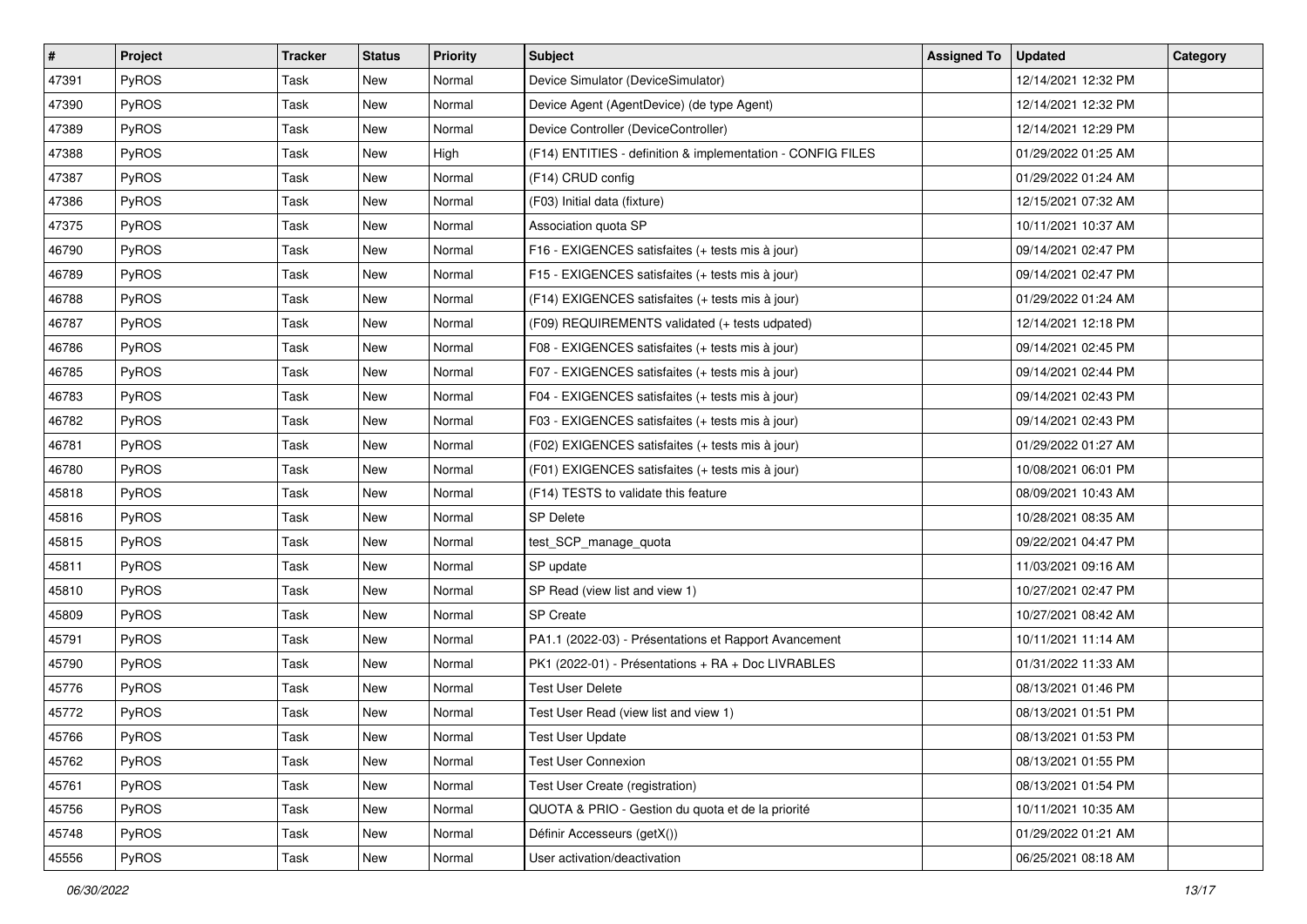| $\vert$ # | Project      | <b>Tracker</b> | <b>Status</b> | <b>Priority</b> | <b>Subject</b>                                                                                                          | <b>Assigned To</b> | <b>Updated</b>      | Category |
|-----------|--------------|----------------|---------------|-----------------|-------------------------------------------------------------------------------------------------------------------------|--------------------|---------------------|----------|
| 45552     | <b>PyROS</b> | Task           | <b>New</b>    | Normal          | General configuration integration                                                                                       |                    | 03/15/2022 11:15 PM |          |
| 45485     | PyROS        | Feature        | <b>New</b>    | High            | **** D0 - GENERAL, ADMINISTRATIVE & TECHNICAL                                                                           |                    | 03/16/2022 04:53 PM |          |
| 45484     | <b>PyROS</b> | Feature        | New           | Normal          | **** D5 - Images management (L1-L2)                                                                                     |                    | 02/02/2022 02:36 PM |          |
| 45483     | PyROS        | Feature        | New           | High            | **** D4 - Images production (L0)                                                                                        |                    | 03/16/2022 07:28 AM |          |
| 45482     | PyROS        | Feature        | <b>New</b>    | High            | **** D3 - Sequences submission & plannig                                                                                |                    | 02/22/2022 03:01 PM |          |
| 45481     | PyROS        | Feature        | <b>New</b>    | Normal          | **** D2 - Users & Programs                                                                                              |                    | 03/29/2022 09:17 AM |          |
| 45480     | PyROS        | Feature        | <b>New</b>    | High            | **** D1 - System Security & Control                                                                                     |                    | 06/29/2022 07:39 AM |          |
| 45452     | PyROS        | Story          | New           | Normal          | *** REQ-0XX REQUIREMENTS FROM CNES (PR)                                                                                 |                    | 06/14/2021 01:17 PM |          |
| 45346     | PyROS        | Task           | New           | Normal          | (F10) ENTITIES - Initial data (fixture)                                                                                 |                    | 06/03/2021 09:17 AM |          |
| 45295     | <b>PyROS</b> | Task           | <b>New</b>    | Normal          | Create DARK files (acquisition)                                                                                         |                    | 05/27/2021 11:22 AM |          |
| 45294     | PyROS        | Task           | New           | Normal          | Create BIAS files (acquisition)                                                                                         |                    | 05/27/2021 11:22 AM |          |
| 45293     | <b>PyROS</b> | Task           | <b>New</b>    | Normal          | Create FLAT files (acquisition)                                                                                         |                    | 05/27/2021 11:21 AM |          |
| 45292     | PyROS        | Task           | New           | Normal          | (F10) TESTS to validate this feature                                                                                    |                    | 05/27/2021 11:11 AM |          |
| 45291     | PyROS        | Task           | New           | Normal          | (F10) AUTHORIZATIONS for this feature (who can do what) :<br>documentation & implementation                             |                    | 06/08/2021 08:19 AM |          |
| 45290     | PyROS        | Task           | <b>New</b>    | Normal          | (F10) ENTITIES - definition & implementation                                                                            |                    | 06/03/2021 09:17 AM |          |
| 45195     | PyROS        | Story          | New           | Normal          | REQ-122 Page information état agent                                                                                     |                    | 05/12/2021 12:18 PM |          |
| 45194     | PyROS        | Story          | <b>New</b>    | Normal          | REQ-121 Limiter le nombre d'essais de connexion d'un utilisateur                                                        |                    | 05/12/2021 12:17 PM |          |
| 45193     | PyROS        | Story          | New           | Normal          | REQ-120 Pages web dédiées pour gérer différents besoins                                                                 |                    | 05/12/2021 12:17 PM |          |
| 45192     | PyROS        | Story          | New           | Normal          | REQ-119 Analyse images : le service de traitement d'images doit être<br>interopérable (à distance, par service externe) |                    | 05/12/2021 12:17 PM |          |
| 45191     | PyROS        | Story          | <b>New</b>    | Normal          | REQ-118 Avoir un obturateur sur les caméras (Utile pour faire les<br>Dark)                                              |                    | 05/12/2021 12:16 PM |          |
| 45190     | PyROS        | Story          | <b>New</b>    | Normal          | REQ-117 Calibration : génération des images de calibration en<br>fonction du temps (DBF) (Dark dépend du temps pose)    |                    | 05/12/2021 12:16 PM |          |
| 45189     | <b>PyROS</b> | Story          | <b>New</b>    | Normal          | REQ-116 Calibration astro : trouver une solution quand l'image est<br>distendue (distortion)                            |                    | 05/12/2021 12:16 PM |          |
| 45188     | PyROS        | Story          | New           | Normal          | REQ-115 Calibration: traiter efficacement les fichiers de calibration<br>DBF (dark, bias, flat)                         |                    | 05/12/2021 12:15 PM |          |
| 45187     | PyROS        | Story          | New           | Normal          | REQ-114 Planification des séquences : Equité                                                                            |                    | 05/12/2021 12:15 PM |          |
| 45186     | PyROS        | Story          | New           | Normal          | REQ-113 Planification des séquences : Efficacité, efficience                                                            |                    | 05/12/2021 12:15 PM |          |
| 45185     | PyROS        | Story          | New           | Normal          | REQ-112 Planification des séquences : Flexibilité                                                                       |                    | 05/12/2021 12:14 PM |          |
| 45184     | PyROS        | Story          | New           | Normal          | REQ-111 Mise en sécurité automatique en cas de cyclone                                                                  |                    | 03/16/2022 04:38 PM |          |
| 45183     | PyROS        | Story          | New           | Normal          | REQ-110 Arrêt et redémarrage automatique en cas de coupure<br>électrique                                                |                    | 03/16/2022 04:38 PM |          |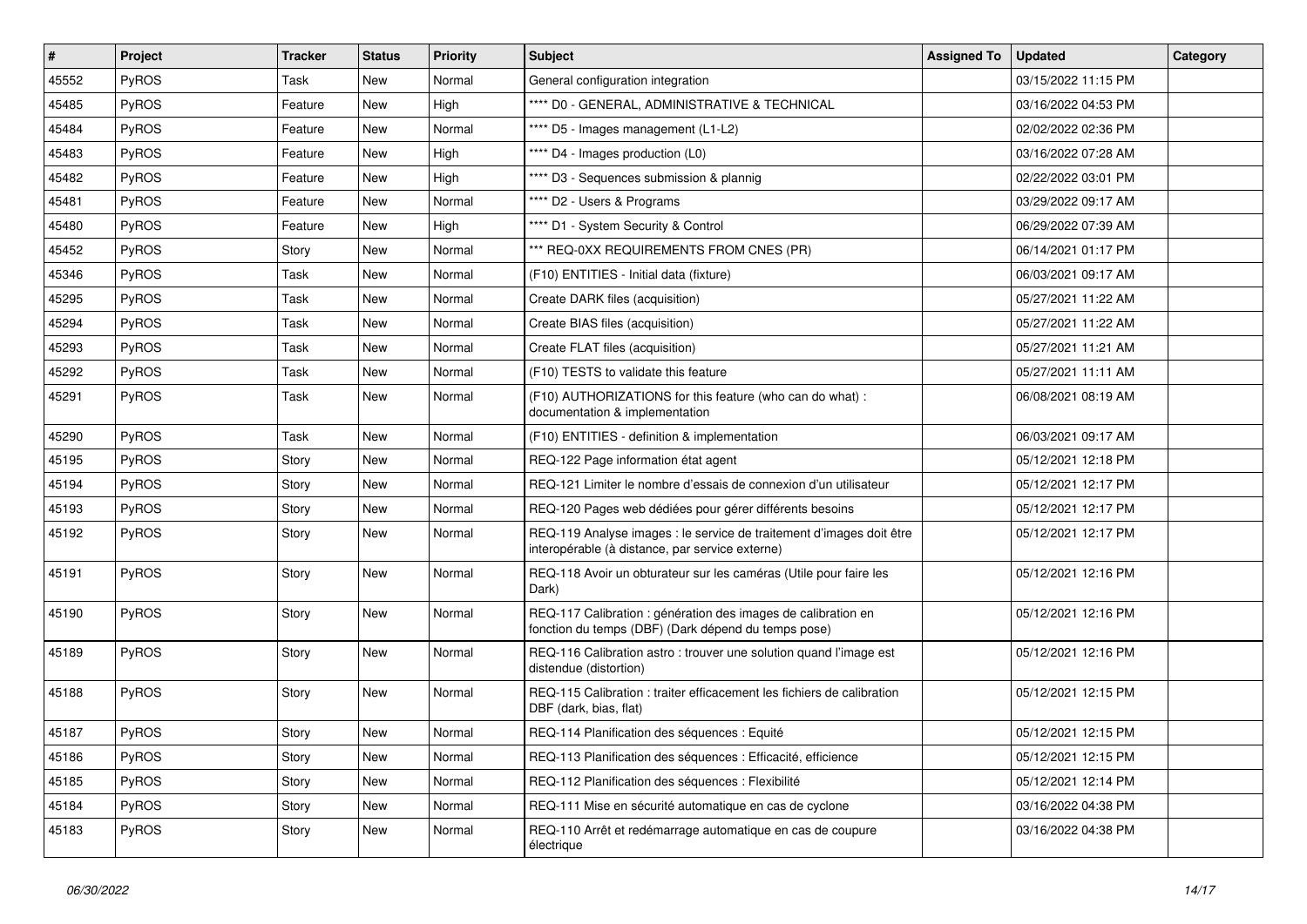| $\vert$ # | Project      | <b>Tracker</b> | <b>Status</b> | <b>Priority</b> | Subject                                                                                                          | <b>Assigned To</b> | <b>Updated</b>      | Category |
|-----------|--------------|----------------|---------------|-----------------|------------------------------------------------------------------------------------------------------------------|--------------------|---------------------|----------|
| 45182     | PyROS        | Story          | New           | Normal          | REQ-109 Afficher infos utiles sur les requetes/séquences                                                         |                    | 05/12/2021 12:13 PM |          |
| 45181     | PyROS        | Story          | <b>New</b>    | Normal          | REQ-108 Pouvoir déposer dans différents systèmes de coordonnées                                                  |                    | 02/22/2022 04:38 PM |          |
| 45180     | <b>PyROS</b> | Story          | New           | Normal          | REQ-107 Suivi complet d'une requête, depuis son dépot, jusqu'à son<br>exécution, en passant par sa planification |                    | 05/12/2021 12:12 PM |          |
| 45179     | PyROS        | Story          | <b>New</b>    | Normal          | REQ-106 Requete appartient à un SP (lié à un PI qui est lié à des<br>users)                                      |                    | 05/12/2021 12:12 PM |          |
| 45178     | PyROS        | Story          | New           | Normal          | REQ-105 Pouvoir enlever une séquence (scène) déposée pour en<br>déposer une autre                                |                    | 05/12/2021 12:11 PM |          |
| 45177     | PyROS        | Story          | <b>New</b>    | Normal          | REQ-104 Rôles utilisateurs (profils)                                                                             |                    | 05/12/2021 12:11 PM |          |
| 45176     | PyROS        | Story          | New           | Normal          | REQ-103 Connexion unique pour accéder à tous les services, si<br>possible via annuaire LDAP                      |                    | 05/12/2021 12:10 PM |          |
| 45175     | PyROS        | Story          | New           | Normal          | REQ-102 Surveillance et sécurisation de la BD                                                                    |                    | 03/16/2022 04:38 PM |          |
| 45174     | PyROS        | Story          | <b>New</b>    | Normal          | REQ-213 Sauvegarde temporaire des images brutes pour opérations<br>de maintenance                                |                    | 05/12/2021 12:01 PM |          |
| 45173     | PyROS        | Story          | New           | Normal          | REQ-212 Espace privé pour extensions et déploiement sans git                                                     |                    | 05/12/2021 12:00 PM |          |
| 45172     | PyROS        | Story          | <b>New</b>    | Normal          | REQ-211 Allsky scan                                                                                              |                    | 05/12/2021 11:58 AM |          |
| 45171     | PyROS        | Story          | New           | Normal          | REQ-210 Affichage contenu BD                                                                                     |                    | 05/12/2021 11:58 AM |          |
| 45170     | PyROS        | Story          | <b>New</b>    | Normal          | REQ-209 Lecture des logs                                                                                         |                    | 05/12/2021 11:58 AM |          |
| 45169     | PyROS        | Story          | New           | Normal          | REQ-208 Lecture et téléchargement des images                                                                     |                    | 05/12/2021 11:57 AM |          |
| 45168     | <b>PyROS</b> | Story          | New           | Normal          | REQ-207 Rapports de synthèse, outils de monitoring                                                               |                    | 05/12/2021 11:57 AM |          |
| 45167     | PyROS        | Story          | <b>New</b>    | Normal          | REQ-206 Espace mutualisé (comme CADOR)                                                                           |                    | 05/12/2021 11:57 AM |          |
| 45166     | PyROS        | Story          | New           | Normal          | REQ-205 Bandeau en haut de pages pour messages d'info ou<br>avertissement                                        |                    | 05/12/2021 11:56 AM |          |
| 45165     | PyROS        | Story          | <b>New</b>    | Normal          | REQ-204 Architecture site, différents espaces selon les roles                                                    |                    | 05/12/2021 11:56 AM |          |
| 45164     | PyROS        | Story          | New           | Normal          | REQ-203 GUI multilingue (choix de la langue)                                                                     |                    | 05/12/2021 11:55 AM |          |
| 45163     | PyROS        | Story          | New           | Normal          | REQ-013 PYROS-10 ordonnancement temps réel                                                                       |                    | 07/01/2021 08:30 AM |          |
| 45162     | PyROS        | Story          | New           | Normal          | REQ-014 PYROS-10 priorité et quotas utilisateurs                                                                 |                    | 07/01/2021 08:29 AM |          |
| 45161     | <b>PyROS</b> | Story          | New           | Normal          | REQ-011 PYROS-10 ordonnanceur sur chaque télescope                                                               |                    | 07/01/2021 08:29 AM |          |
| 45160     | PyROS        | Story          | <b>New</b>    | Normal          | REQ-012 PYROS-10 limiter les temps morts entre requêtes                                                          |                    | 05/12/2021 10:47 AM |          |
| 45159     | PyROS        | Story          | New           | Normal          | REQ-003 Interface avec les données CNRS de manière authentifiée                                                  |                    | 05/12/2021 10:46 AM |          |
| 45158     | PyROS        | Story          | New           | Normal          | REQ-006 Notification de changement d'état d'une requête                                                          |                    | 05/12/2021 10:45 AM |          |
| 45157     | PyROS        | Story          | New           | Normal          | REQ-002 Déclenchement des jobs sur déclenchement au lieu de<br>scrutation                                        |                    | 05/12/2021 11:46 AM |          |
| 45156     | PyROS        | Story          | New           | Normal          | REQ-004 POC GTRS et websocket                                                                                    |                    | 05/12/2021 11:45 AM |          |
| 45155     | PyROS        | Story          | New           | Normal          | REQ-001 planification de tâches récurrentes                                                                      |                    | 05/12/2021 10:44 AM |          |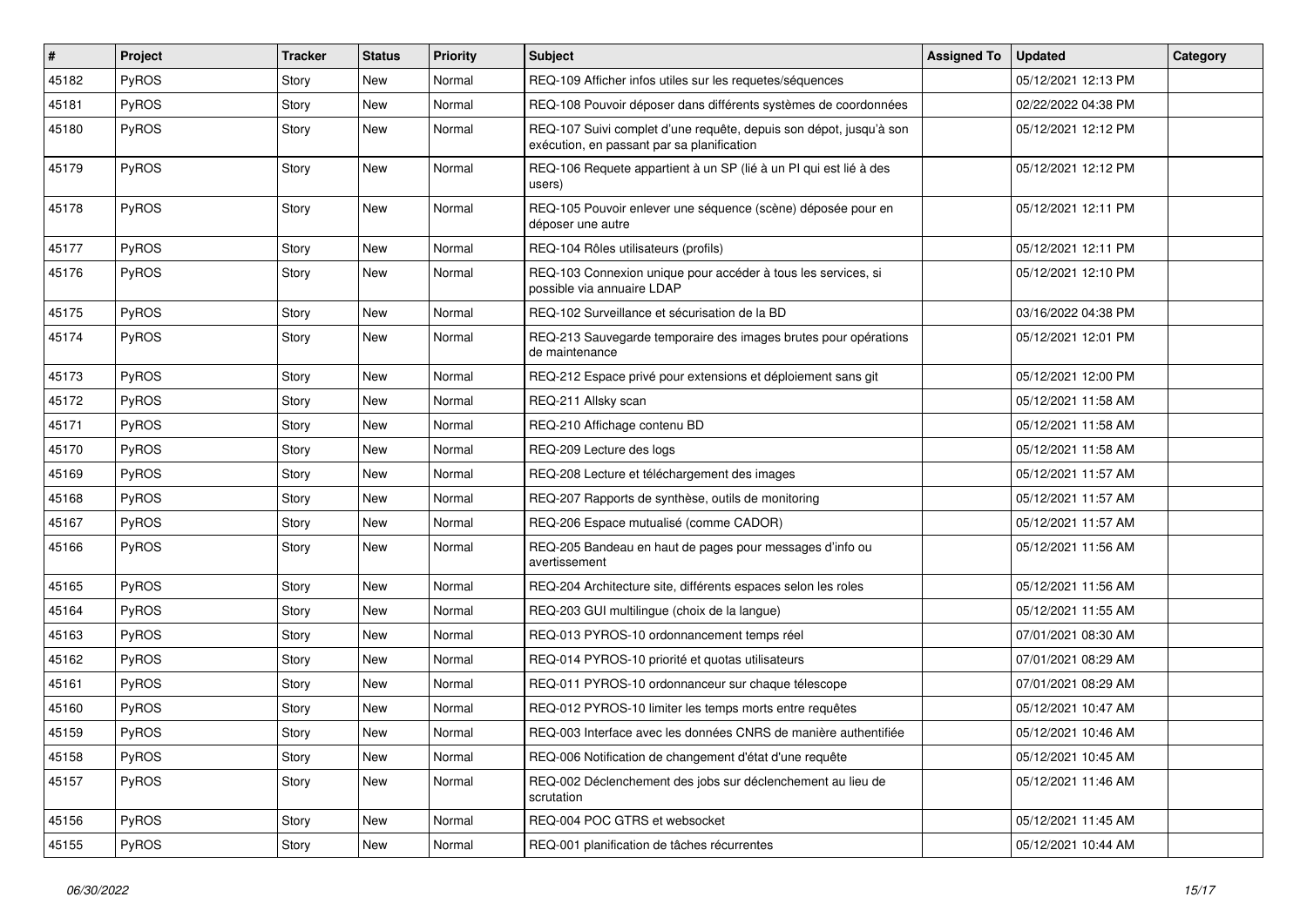| $\pmb{\sharp}$ | Project | <b>Tracker</b> | <b>Status</b> | <b>Priority</b> | Subject                                                                                 | <b>Assigned To</b> | <b>Updated</b>      | Category |
|----------------|---------|----------------|---------------|-----------------|-----------------------------------------------------------------------------------------|--------------------|---------------------|----------|
| 45154          | PyROS   | Story          | New           | Normal          | REQ-070 SSI_010 Spécifications techniques SSI                                           |                    | 03/16/2022 04:42 PM |          |
| 45153          | PyROS   | Story          | <b>New</b>    | Normal          | REQ-051 Sécurité des systèmes informatique (SSI)                                        |                    | 03/16/2022 04:44 PM |          |
| 45152          | PyROS   | Story          | New           | Normal          | REQ-068 ACCEPT_010 Plan de validation et d'essai                                        |                    | 05/12/2021 10:42 AM |          |
| 45151          | PyROS   | Story          | New           | Normal          | REQ-069 Plan de validation et d'essai                                                   |                    | 05/12/2021 10:42 AM |          |
| 45150          | PyROS   | Story          | New           | Normal          | REQ-066 QUALIF_030 Exigence                                                             |                    | 05/12/2021 10:41 AM |          |
| 45149          | PyROS   | Story          | New           | Normal          | REQ-067 Qualification des exigences                                                     |                    | 05/12/2021 10:41 AM |          |
| 45148          | PyROS   | Story          | New           | Normal          | REQ-063 Qualification opérationnelle                                                    |                    | 05/12/2021 10:40 AM |          |
| 45147          | PyROS   | Story          | New           | Normal          | REQ-059 Qualification technique                                                         |                    | 05/12/2021 10:40 AM |          |
| 45146          | PyROS   | Story          | New           | Normal          | REQ-064 Déploiement                                                                     |                    | 05/12/2021 10:39 AM |          |
| 45145          | PyROS   | Story          | New           | Normal          | REQ-062 QUALIF_020 Qualification opérationnelle                                         |                    | 05/12/2021 10:39 AM |          |
| 45144          | PyROS   | Story          | New           | Normal          | REQ-060 JUSTIF_010 Justification de la définition                                       |                    | 05/12/2021 10:38 AM |          |
| 45143          | PyROS   | Story          | New           | Normal          | REQ-061 Justification de la définition                                                  |                    | 05/12/2021 10:37 AM |          |
| 45142          | PyROS   | Story          | New           | Normal          | REQ-058 QUALIF_010 Qualification technique                                              |                    | 05/12/2021 10:37 AM |          |
| 45141          | PyROS   | Story          | New           | Normal          | REQ-056 INTERFACE_010 Interfaçage avec PyROS                                            |                    | 05/12/2021 10:36 AM |          |
| 45140          | PyROS   | Story          | New           | Normal          | REQ-057 Interfaçage avec TAROT NC                                                       |                    | 05/12/2021 10:36 AM |          |
| 45139          | PyROS   | Story          | New           | Normal          | REQ-054 Documentation et Formation                                                      |                    | 05/12/2021 10:35 AM |          |
| 45138          | PyROS   | Story          | New           | Normal          | REQ-055 ERGO 040 Documentation                                                          |                    | 05/12/2021 10:35 AM |          |
| 45137          | PyROS   | Story          | New           | Normal          | REQ-053 ERGO 030 Formation                                                              |                    | 05/12/2021 10:35 AM |          |
| 45136          | PyROS   | Story          | New           | Normal          | REQ-052 ERGO_020 Operabilité                                                            |                    | 05/12/2021 10:34 AM |          |
| 45135          | PyROS   | Story          | <b>New</b>    | Normal          | REQ-050 SURETE_260 Système informatique (SSI)                                           |                    | 03/16/2022 04:42 PM |          |
| 45134          | PyROS   | Story          | New           | Normal          | REQ-043 SURETE_180 Sécurité des personnes : lumière                                     |                    | 05/12/2021 10:33 AM |          |
| 45133          | PyROS   | Story          | New           | Normal          | REQ-042 SURETE_170 Sécurité des personnes : système d'arrêt<br>automatique              |                    | 05/12/2021 10:33 AM |          |
| 45132          | PyROS   | Story          | New           | Normal          | REQ-031 SURETE 040 Automatisation du bâtiment                                           |                    | 05/12/2021 10:32 AM |          |
| 45131          | PyROS   | Story          | New           | Normal          | REQ-049 SURETE 250 Transfert des données                                                |                    | 03/16/2022 04:16 PM |          |
| 45130          | PyROS   | Story          | New           | Normal          | REQ-047 SURETE_240 Sauvegarde des données brutes                                        |                    | 03/16/2022 04:42 PM |          |
| 45129          | PyROS   | Story          | New           | Normal          | REQ-046 SURETE 210 Arrêt du système en cas de condition<br>météorologiques défavorables |                    | 03/16/2022 04:42 PM |          |
| 45128          | PyROS   | Story          | New           | Normal          | REQ-045 SECURITE_200 Système d'alerte                                                   |                    | 03/16/2022 04:42 PM |          |
| 45127          | PyROS   | Story          | New           | Normal          | REQ-044 SURETE 190 Sécurité des personnes : système d'arrêt<br>d'urgence                |                    | 05/12/2021 10:30 AM |          |
| 45126          | PyROS   | Story          | New           | Normal          | REQ-048 sauvegarde des données brutes                                                   |                    | 03/16/2022 04:43 PM |          |
| 45125          | PyROS   | Story          | New           | Normal          | REQ-041 information sur les composants (ajout)                                          |                    | 05/12/2021 10:29 AM |          |
| 45124          | PyROS   | Story          | New           | Normal          | REQ-038 focalisation, alignement,                                                       |                    | 05/12/2021 10:29 AM |          |